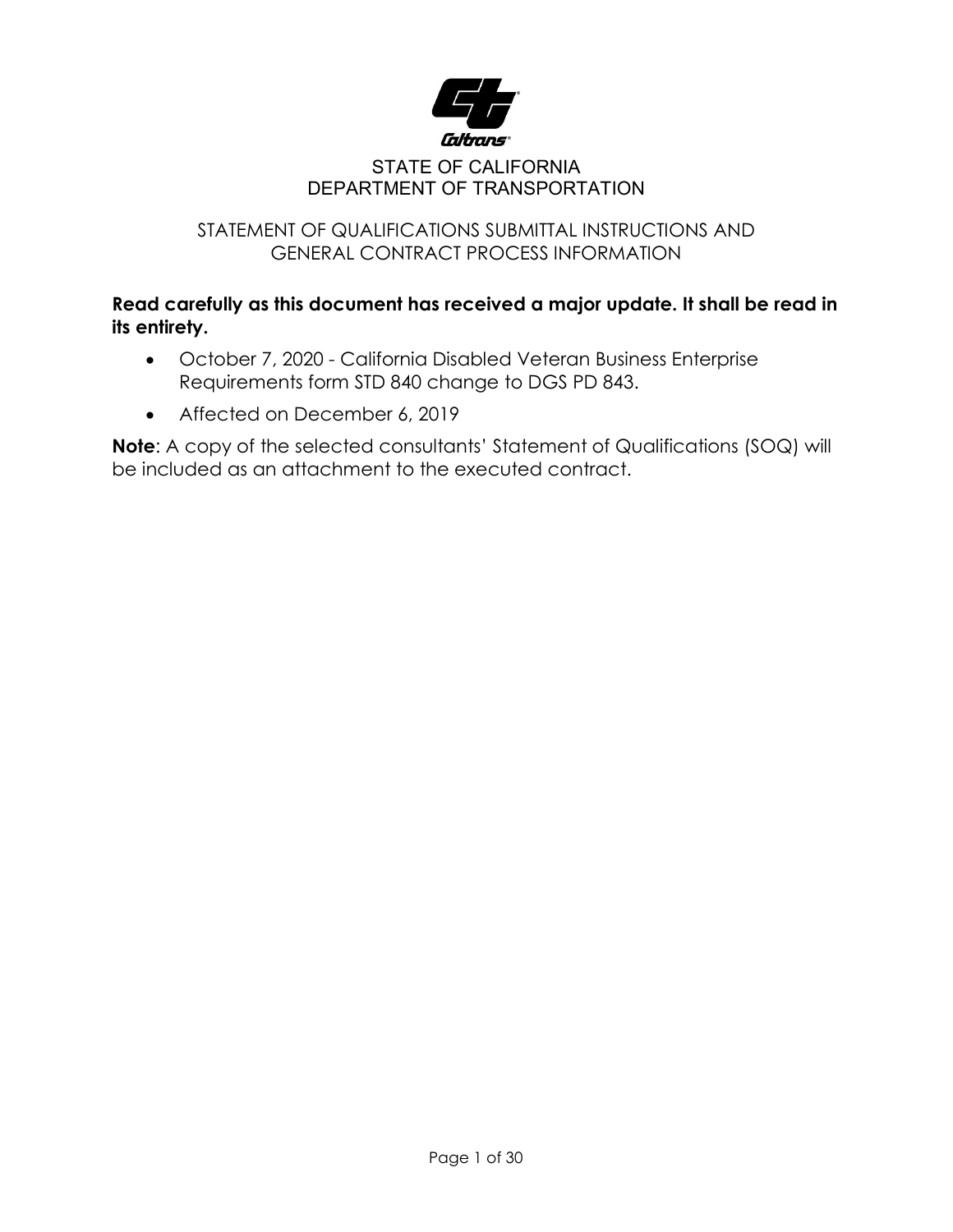## **I. AUTHORITY**

Section 1520.1(e) of the California Code of Regulations, Title 21.

### **II. DEFINITIONS**

- A. Caltrans means the State of California, Department of Transportation.
- B. Architectural and Engineering (A&E) services include all architectural, landscape architectural, environmental, engineering, land surveying, right of way engineering, construction engineering, construction management and project management services, as well as incidental services that members of these professions and those in their employ may logically or justifiably perform, in support of the aforementioned services, including permitting and environmental studies, design phase services, construction phase services, public outreach and meeting facilitation related to the foregoing (as defined in section 1520.1(e) of the California Code of Regulations, Title 21).
- C. Environmental services those services performed in connection with project development and permit processing in order to comply with federal and state environmental laws. "Environmental services" also includes the processing and awarding of claims pursuant to Chapter 6.75 (commencing with Section 25299.10) of Division 20 of the Health and Safety Code (as defined in section 4525(f) of the California Government Code, Title 1).
- D. Prime consultant/proposer means the lead individual or firm providing engineering and design related services as a party to a contract with a "recipient" or "subrecipient" of Federal assistance (as defined in 2 CFR 200.86 or 2 CFR 200.93, respectively).
- E. Subconsultant means the individual or firm contracted by a prime consultant to provide Architectural and Engineering and design related or other types of services that are a part of the services which the consultant is under contract to provide to a "recipient" (as defined in 23 CFR 172.3).
- F. Agreement also means Contract.
- G. Certify means a signature representing the information is true and correct under penalty of perjury under the laws of the State of California.
- H. Firm means any individual, firm, partnership, corporation, association, or other legal entity permitted by law to practice the professions of architecture or engineering, as defined in section 4525(a) of the California Government Code. It also means any bidder, proposer, consultant, or offeror participating in a competitive solicitation or contracting process.
- I. Small business firm is a firm certified as a "small business" in accordance with California Government Code section 14837 (d)(1)(A) or its successor provisions.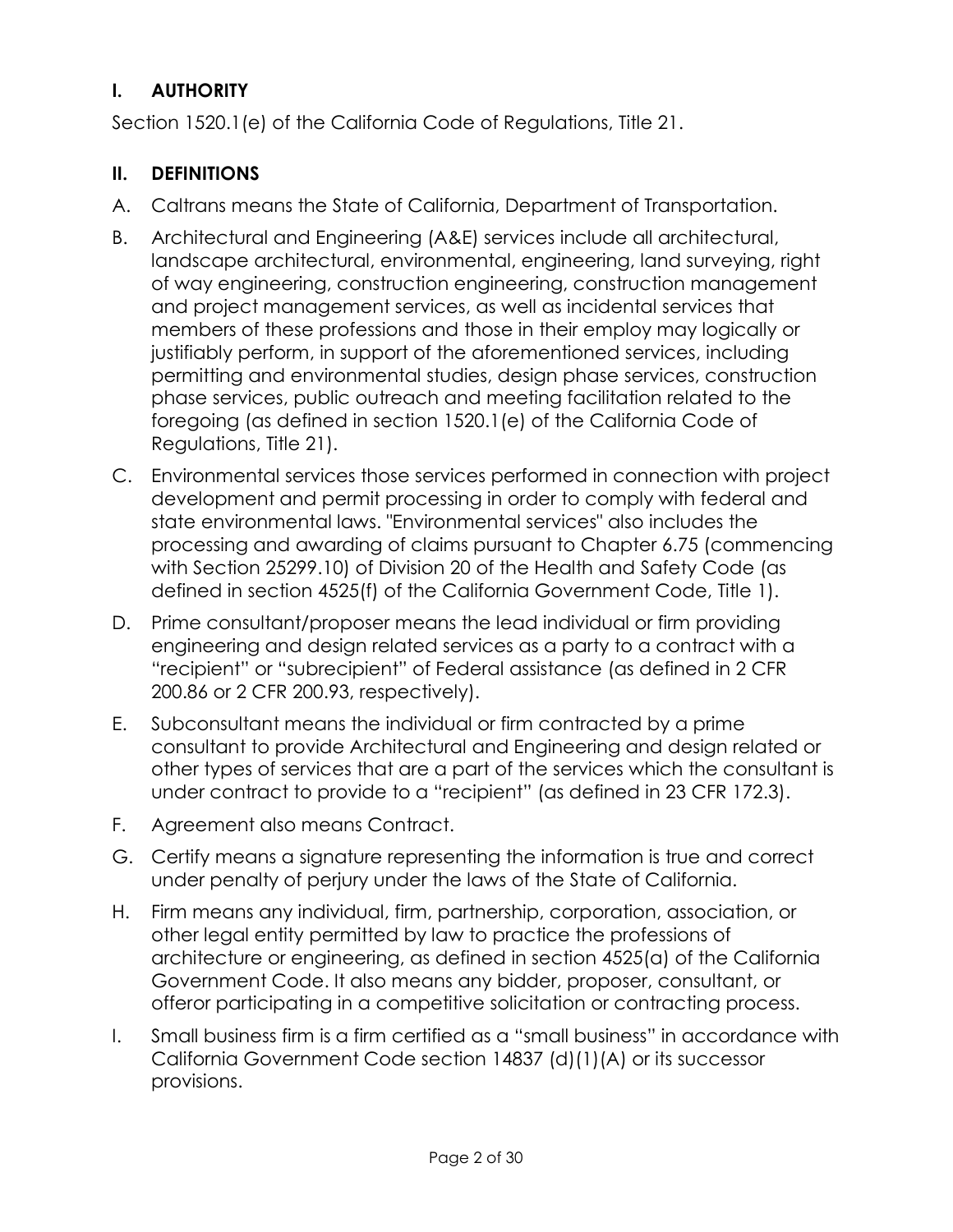- J. Work Codes indicate the types of work DBE firms are certified to perform.
- K. RFQ is an acronym for Request for Qualifications, the solicitation document used to request a Statement of Qualifications of firms that perform A&E services.
- L. SOQ is an acronym for Statement of Qualifications, the response to an RFQ submitted by firms that perform.
- M. Key Personnel (and key personnel) are individuals who are expected to perform key roles to meet contract requirements. The key personnel composition shall be representative of all advertised classifications to meet project delivery. Key personnel are expected to be utilized substantially throughout the life of the contract. The consultant is required to identify the key personnel in their organization chart with a symbol (i.e. such as a star or picture of a key).
- N. Vendor is an individual, sole proprietorship, firm, partnership, corporation, or any other business venture that provides a service that is routine and commodity-like, and therefore the services can be procured from many sources and the vendors providing these services can be readily substituted for one another.
- O. Vendor Services are those services provided by a vendor. Vendor services will require a minimum of three bids to be submitted to the Caltrans Contract Manager at the time these services are required at the Task Order level.

Vendor services shall be listed in the SOQ transmittal letter. The name of the vendors should not be in the SOQ. For example, you may list "Traffic Handling Services Vendor"; however, you may not include the name of a vendor.

The table below is a guide for prime consultants to determine whether the company that is contributing to the contract is a subconsultant or a vendor. In both instances, a prime consultant cannot apply its profit or indirect cost rates to services provided by a subconsultant or a vendor. These services shall be invoiced to Caltrans as direct costs.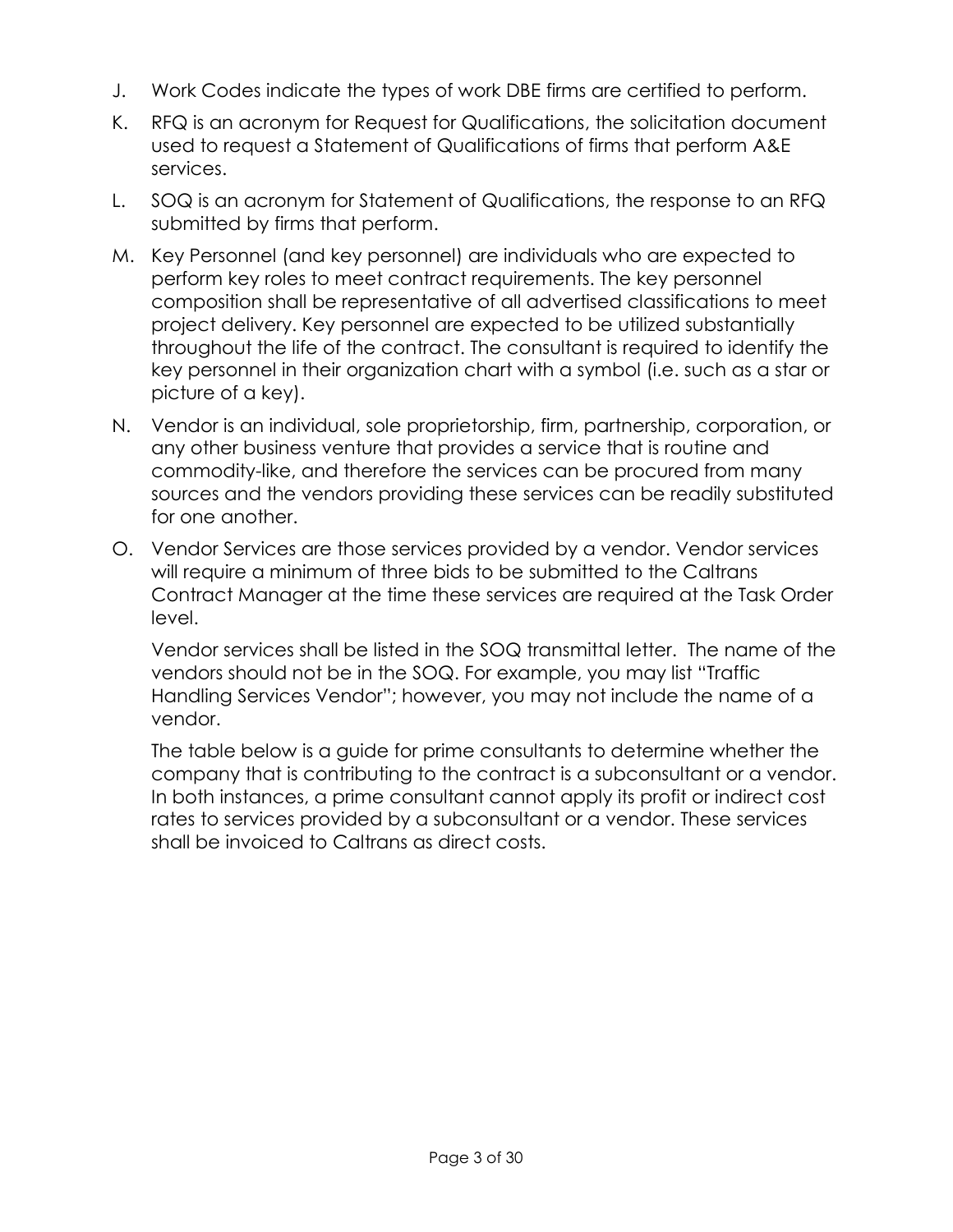| Description                             | Subconsultant                                                                                                                                                                        | Vendor                                                                                                                                                                                            |  |  |
|-----------------------------------------|--------------------------------------------------------------------------------------------------------------------------------------------------------------------------------------|---------------------------------------------------------------------------------------------------------------------------------------------------------------------------------------------------|--|--|
| Work<br>Performed                       | Performs a key portion of the<br>scope of work/objectives of<br>the program.<br>Performs analysis or<br>evaluation involving                                                         | Performs analysis or evaluation involving<br>substantial discretionary judgement.<br>Collaborated on design. Does not<br>participate and/or collaborate in project<br>design/proposal development |  |  |
|                                         | substantial discretionary<br>judgement. Collaborated on<br>design.                                                                                                                   | Performs services such as traffic control,<br>simple testing, potholing and other routine<br>and commodity-like services.                                                                         |  |  |
|                                         |                                                                                                                                                                                      | Services do not include a significant<br>amount of analysis or evaluation that<br>involve substantial discretionary judgement.                                                                    |  |  |
|                                         |                                                                                                                                                                                      | Services are part of the vendor's regular<br>business operations and are available to<br>many different purchasers/customers at<br>standard/fixed rated. Services are more<br>routine in nature.  |  |  |
| Personnel                               | Key personnel are identified.<br>Qualifications are included in<br>the proposal and considered<br>during the peer evaluation.<br>Change in personnel will<br>require prior approval. | Vendor can only utilize the rate sheet<br>without hourly labor rates.                                                                                                                             |  |  |
| Technology<br><b>Transfer</b>           | Potential for patentable or<br>copyrightable technology to<br>be created through project;<br>Caltrans has the right to<br>protect technology.                                        | No potential for patentable or<br>copyrightable technology to be created<br>through project.                                                                                                      |  |  |
| Compliance<br>to Federal<br>Regulations | Compliance requirements of<br>prime are passed through to<br>the subconsultant.                                                                                                      | Provides a service outside program<br>compliance requirements. Services might<br>be in a lab or on-site.                                                                                          |  |  |
| Compliance<br>to State<br>Regulations   | Services might be subject to<br>California's Prevailing Wage<br>Law.                                                                                                                 | Services might be subjected to Prevailing<br>Wage Law.                                                                                                                                            |  |  |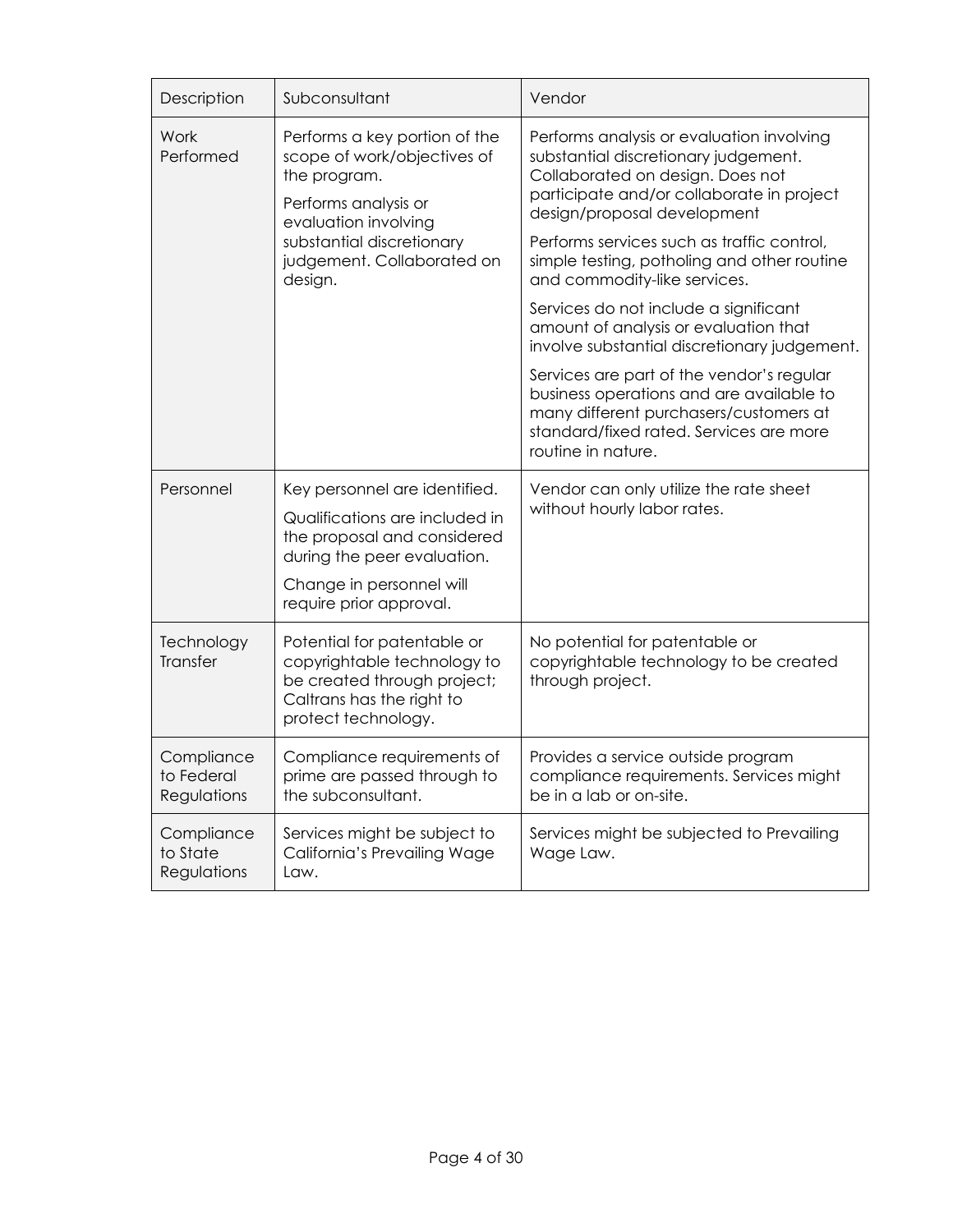# **III. REQUIREMENTS FOR STATEMENTS OF QUALIFICATIONS (SOQS)**

- A. If a SOQ does not meet all the requirements, it may be considered nonresponsive and eliminated from further consideration. To be responsive, the consulting firm shall comply with all minimum proposal requirements set forth in this document and the RFQ Notice. Caltrans may waive immaterial deviations and the SOQ may be evaluated based on the information provided when considered to be in the best interest of the State. Wavier of an immaterial deviation shall in no way modify the RFQ requirements or excuse the consulting firm from full compliance with the Agreement requirements. After the final filing date and time for submission of SOQ, each SOQ will be opened and examined to determine compliance with the submittal requirements
- B. SOQs shall be in the following format:

SOQs to be bound on the 11" side – binding style to be determined by submitter.

- 1. Paper size to be 8-1/2" x 11" (except the organizational chart). Font size used for all documents (except the organizational chart) to be a minimum of 8 point.
- C. SOQs are to be tabbed and labeled into seven (7) sections and shall contain the following information:

## **Section 1 – Transmittal Letters/Goal Documentation**

- A. Prime Consultant Transmittal Letter. List all firms (prime consultant and subconsultants, and vendor services); the services they will provide with the percentage (best estimate) of utilization for each firm and vendor services. Each firm shall indicate whether or not the firm is subject to prevailing wage requirements by the California Department of Industrial Relations (DIR). An individual authorized to obligate the firm or joint venture shall sign the prime's transmittal letter. The prime consultant transmittal letter is limited to three (3) pages.
- B. Subconsultant Transmittal Letter. The subconsultant shall state their commitment to the prime consultant, indicating the specific portion of the work to be performed by their firm. The person signing the transmittal letter shall be authorized to obligate the firm. Each subconsultant transmittal letter is limited to one (1) page.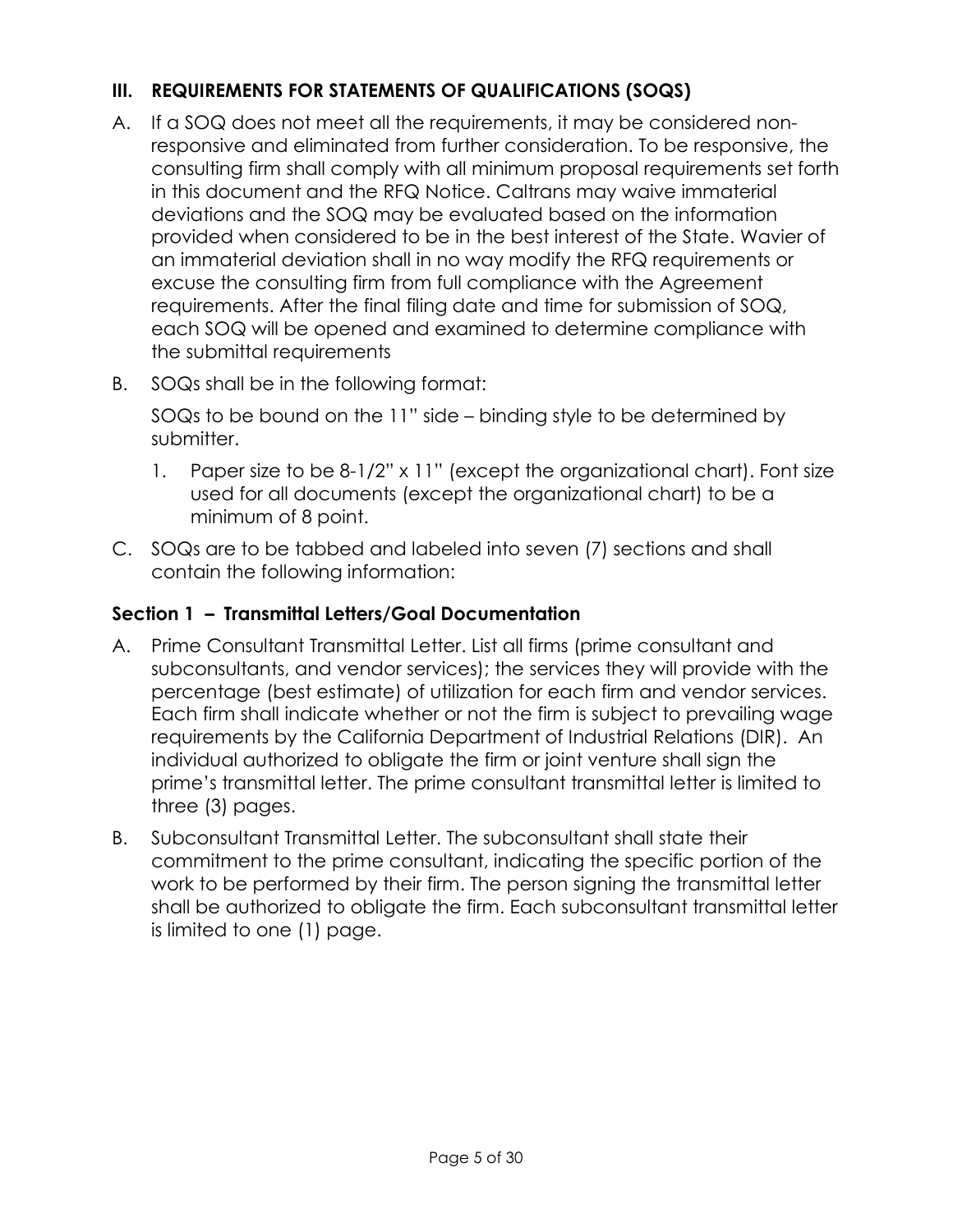- C. The signatures affixed to and dated on the prime and subconsultant transmittal letters shall constitute a certification under penalty of perjury under the laws of the State of California that the proposer has, unless exempted, complied with the State nondiscrimination program requirements (see Americans with Disabilities Act under Section VII. MISCELLANEOUS (page 23 of 27 of this document). The prime consultant shall provide a contact name, mailing address, email address, and phone number to which correspondence can be sent.
- D. Provide the following information for any former State of California, Department of Transportation (Caltrans) employee(s) listed on the organizational chart by the prime, and/or subconsultants, and/or vendor services providers:
	- 1. The individual's full legal name
	- 2. Separation date from Caltrans starting on the later date of when the official permanently leaves the state service, they are no longer authorized to perform the duties of their job, and they stop performing the duties of the job, even if the official is still receiving compensation for accrued leave credits, and
	- 3. Functional responsibility while with Caltrans (within the last 24 months of employment). Further information concerning conflict of interest issues can be found in this document under Section IV Post-Government Employment Restrictions and Section V. Conflict of Interest Concerning Consultants.
- E. The prime consultant's signature affixed on the transmittal letter certifies that neither the prime consultant, or its subconsultants, or its vendors providing testing services, will engage in any construction services for the same project for which the prime consultant and/or subconsultant previously performed Project Construction Support services. List any former and/or current projects that would be directly related to the construction services requested
- F. Provide the following goal documentation: (See RFQ Notice for participation goal requirements)
	- 1. Disadvantaged Business Enterprise Goals
		- a) Copy of printout from [Disadvantaged Business](https://dot.ca.gov/programs/business-and-economic-opportunity/dbe) Enterprise (DBE) [database](https://dot.ca.gov/programs/business-and-economic-opportunity/dbe) for proof of firm's certification.
		- b) DBE Participation Forms will consist of the following pursuant to the instructions in Section III Participation Goals, subsection A.:
			- (1) Disadvantaged Business Enterprise (DBE) Information, ADM-0227F A&E
			- (2) Bidder/Proposer Disadvantaged Business Enterprise (DBE) Good Faith Efforts Documentation, ADM-0312F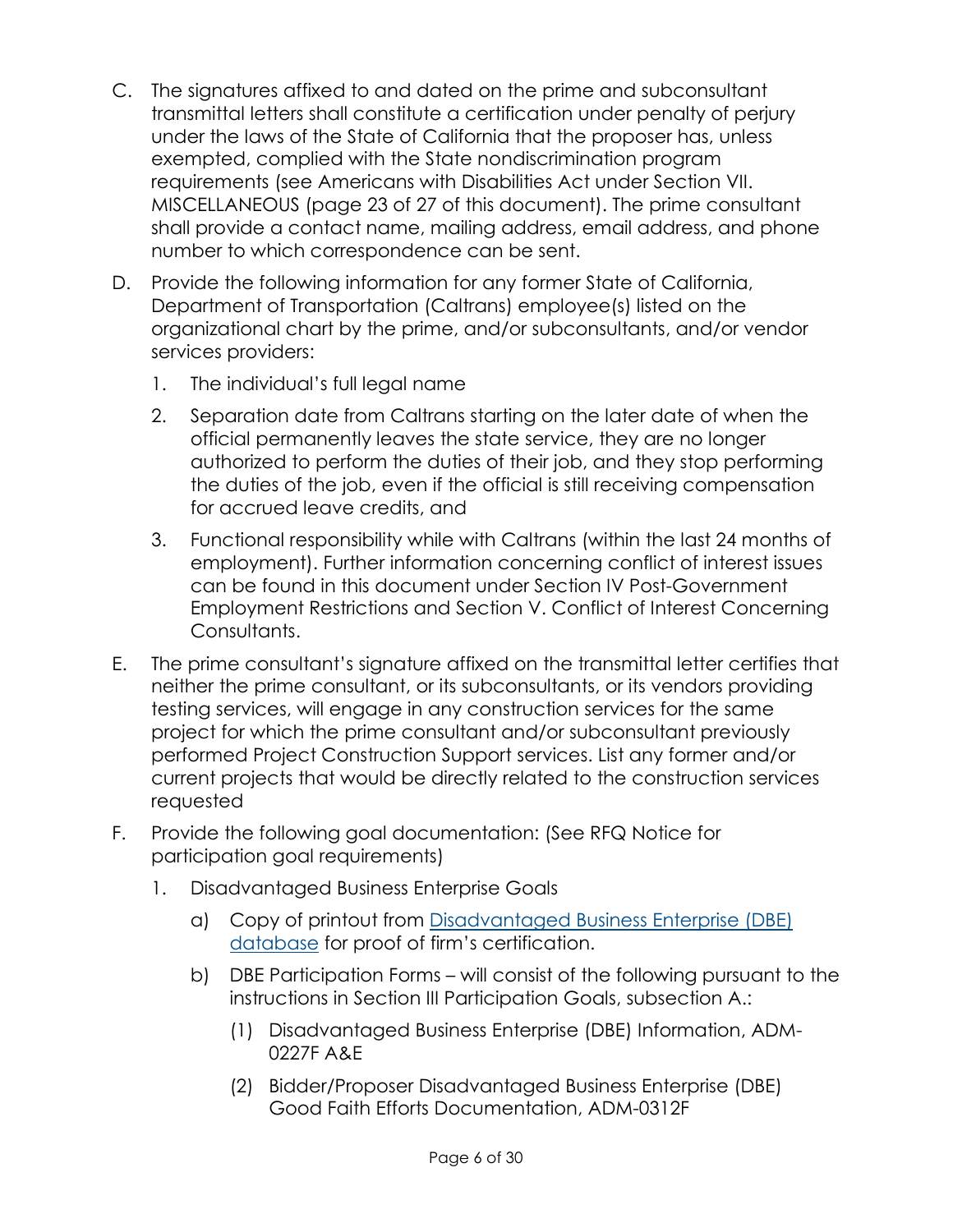- c) Form ADM-0312F should be submitted with the ADM-0227F A&E to demonstrate good faith efforts (GFE) and to protect consultant's eligibility for contract award in the event Caltrans determines the consultant failed to meet the DBE goal.
- d) Failure to complete and submit the required DBE information and forms will be grounds for finding the consultant non-responsive and cause for rejection of the SOQ (also refer to the RFQ Notice, Section I, General Information, subsection H for information regarding DBE participation requirements).
- e) Requirement in compliance with 49 CFR 29.37 revised on February 28, 2011: The consultant awarded the Agreement shall complete and submit a Disadvantaged Business enterprise Utilization Report (ADM-3069) with each invoice as required in Agreement, Exhibit B, "Budget Detail and Payment Provisions" and Exhibit D, "Special Terms."

OR

- 2. Disabled Veteran Business Enterprise Goals
	- a) Disabled Veteran Business Enterprise (DVBE) certification letter(s) issued by the certifying entity.
	- b) DVBE Participation Package will consist of the following:
		- (1) California Disabled Veteran Business Enterprise Requirements form (DGS PD 843)
		- (2) Bidder Declaration Form (GSPD-05-105)

Failure to complete and submit the required DVBE information and forms will be grounds for finding the consultant nonresponsive and cause for rejection of the SOQ (also refer to the RFQ Notice, Section I, General Information, subsection H for information regarding DVBE participation requirements).

The following Section is applicable to contracts containing public work elements and therefore are subject to prevailing wage requirements by the California Department of Industrial Relations (DIR).

- G. Consultant/Contractor Registration Program
	- 1. The prime consultant is responsible to determine which components of the advertised scope of work, if any, are subject to prevailing wage requirements.
	- 2. The prime consultant shall indicate in the SOQ transmittal letter whether or not each firm is subject to prevailing wage requirements.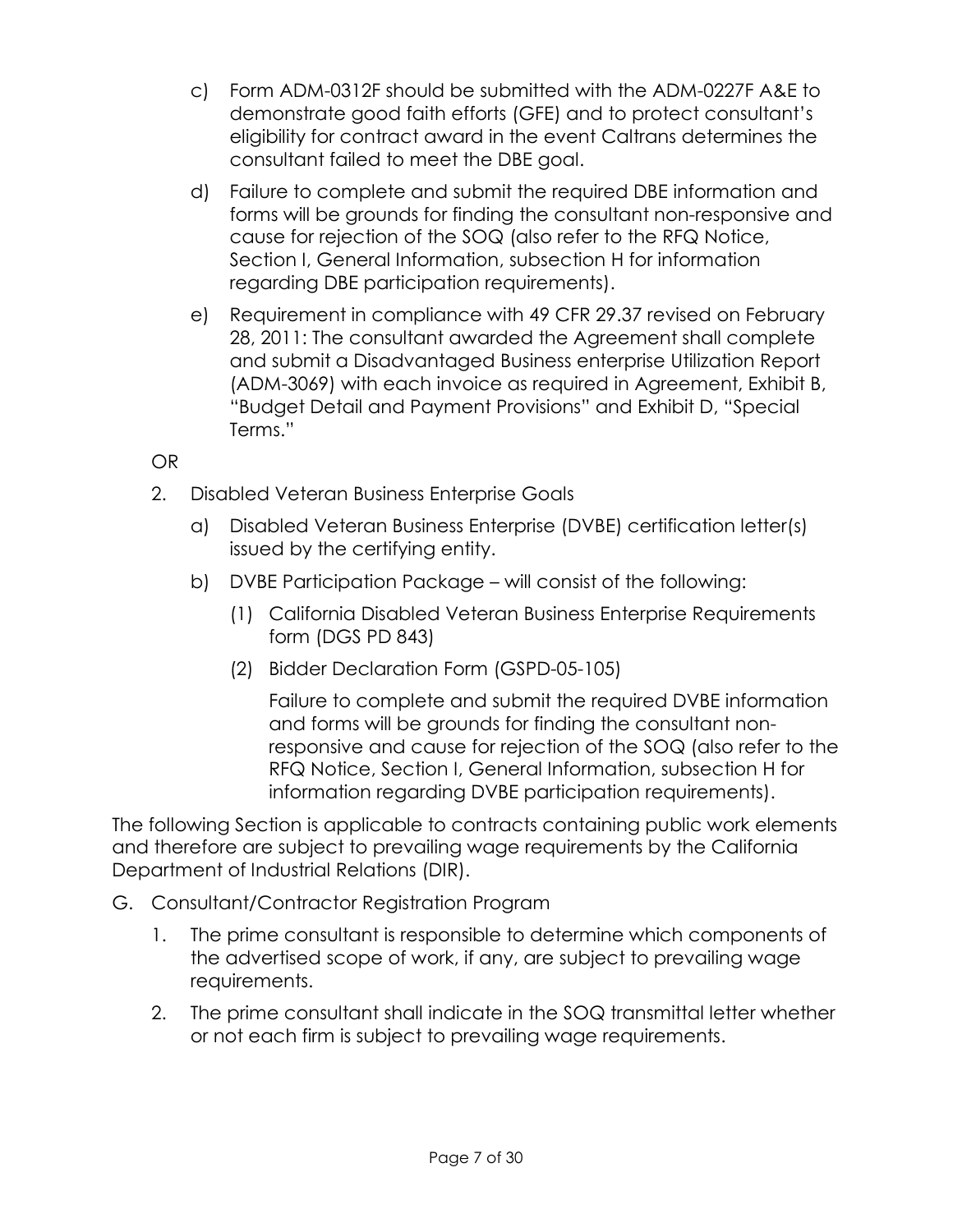- 3. If the advertised scope of work contains components that are subject to prevailing wage requirements by DIR, the prime consultant shall be registered. Pursuant to Labor Code (LC) section 1725.5, no prime consultant may be awarded a contract containing work subject to prevailing wage requirements unless registered with DIR.
- 4. No subconsultant or vendor may be listed on a SOQ to provide services subject to prevailing wage requirements, unless registered with DIR, pursuant to LC section 1725.5 [with limited exceptions from this requirement for competitive purposes only under LC section 1771.1(a)].
- 5. An SOQ shall not be accepted, nor any agreement or sub-agreement entered into without proof of the prime consultant, subconsultant(s), or vendor current registration to perform work subject to prevailing wage requirements pursuant to LC section 1725.5 [LC 1771.1(b)].
- 6. Caltrans will verify each of the registration numbers provided by the consultant prior to contract award. A copy of printout from the DIR database for the prime consultant and each subconsultant firm or vendor that will be performing work subject to prevailing wage requirements shall be included in the SOQ as proof of registration.
- 7. Consultants that do not possess the required registration at the contract award will be deemed nonresponsive and rejected from further consideration in the solicitation process.

# **Section 2 – General Services Administration Standard Form 330 (SF330)**

Additional information for completing the SF330 may be obtained at the [GSA](https://www.gsa.gov/forms-library/architect-engineer-qualifications)  [Forms Library SF330](https://www.gsa.gov/forms-library/architect-engineer-qualifications) shall be completed in accordance with the instructions contained in the form and shall conform to the following:

- A. PART ONE-CONTRACT-SPECIFIC QUALIFICATIONS Sections D-H to be divided by colored sheets.
	- 1. Section A Contract Information
	- 2. Section B Architect-Engineer Point of Contact Prime Information
	- 3. Section C Proposed Team Firm Name, Address, and Role in Contract. Provide the contractual relationship, name, full mailing address, and a brief description of the role of each firm that will be involved in performance of this contract. List the prime consultant or joint venture partners first.
	- 4. Section D Organizational Chart limited to one (1) page folded to 8- 1/2" x 11', not to exceed 11" x 17". The consultant is required to identify the key personnel in their organization chart with a symbol (i.e. such as a star or a key).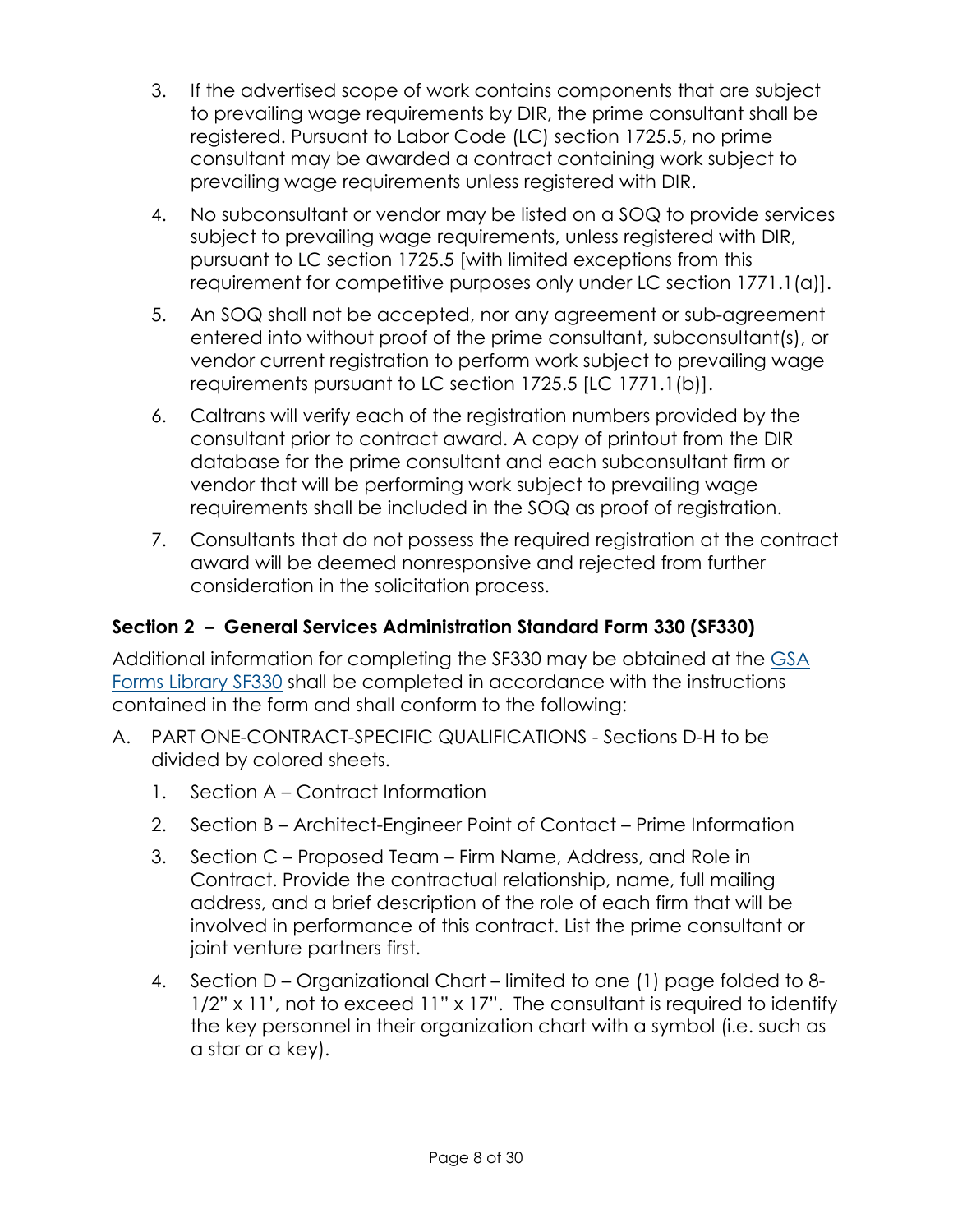5. Section E – Resumes of all Proposed Key Personnel listed on organizational chart and expected to be utilized on this contract – List no more than five (5) projects per resume, not to exceed 2 pages. For each example project listed in the resumes, include the length of time spent on each project (month/year to month/year) in the Brief Description section.

All proposed personnel to be utilized shall be grouped by firm. Personnel resumes shall be arranged by classification and numbered for each individual firm.

Each consultant shall include a letter certifying that proposed personnel meet the requirements specified in the RFQ for their corresponding classification, including but not limited to: education, licensing, certifications and experience.

- 6. Section F Example Projects Ten (10) example projects shall be submitted in order to be deemed responsive to the solicitation requirements. Limit each example project to on (1) page. The example projects which best illustrate the proposed team's qualifications for the contract shall represent services performed by individuals from the prime consultant or subconsultant firm(s) available to do work on the contract and listed on the Organizational Chart in Section 2, Part One, Section D. relevant projects performed by key personnel, not included in the 10 example projects, and not performed by the current team, may be added in Section H of SF330 with a brief description of the project and relevance to the required services. Section G – Key Personnel Participation in Example Projects.
	- a) The consultant would be required to identify the key personnel in their organization chart with a symbol (i.e. such as a star or a key).
	- b) Consultant is required to use the standard resume SF330 as a template for key personnel. For Non-Key Personnel this standard template causes confusion as it is titled Resumes of Key Personnel. Consultants will provide forms of their choice that meet requirements for content and length.
- 7. Section G Key Personnel Participation in Example Projects.
- 8. Section H Additional Information Prime consultant is limited to four (4) pages and each subconsultant to two (2) pages. Subconsultants who have not previously worked with the prime may include additional project examples in this section; projects performed by key personnel that were not included in the 10 example projects may also be included in this section; however, page limits still apply. SF330 Section H is not required for vendors.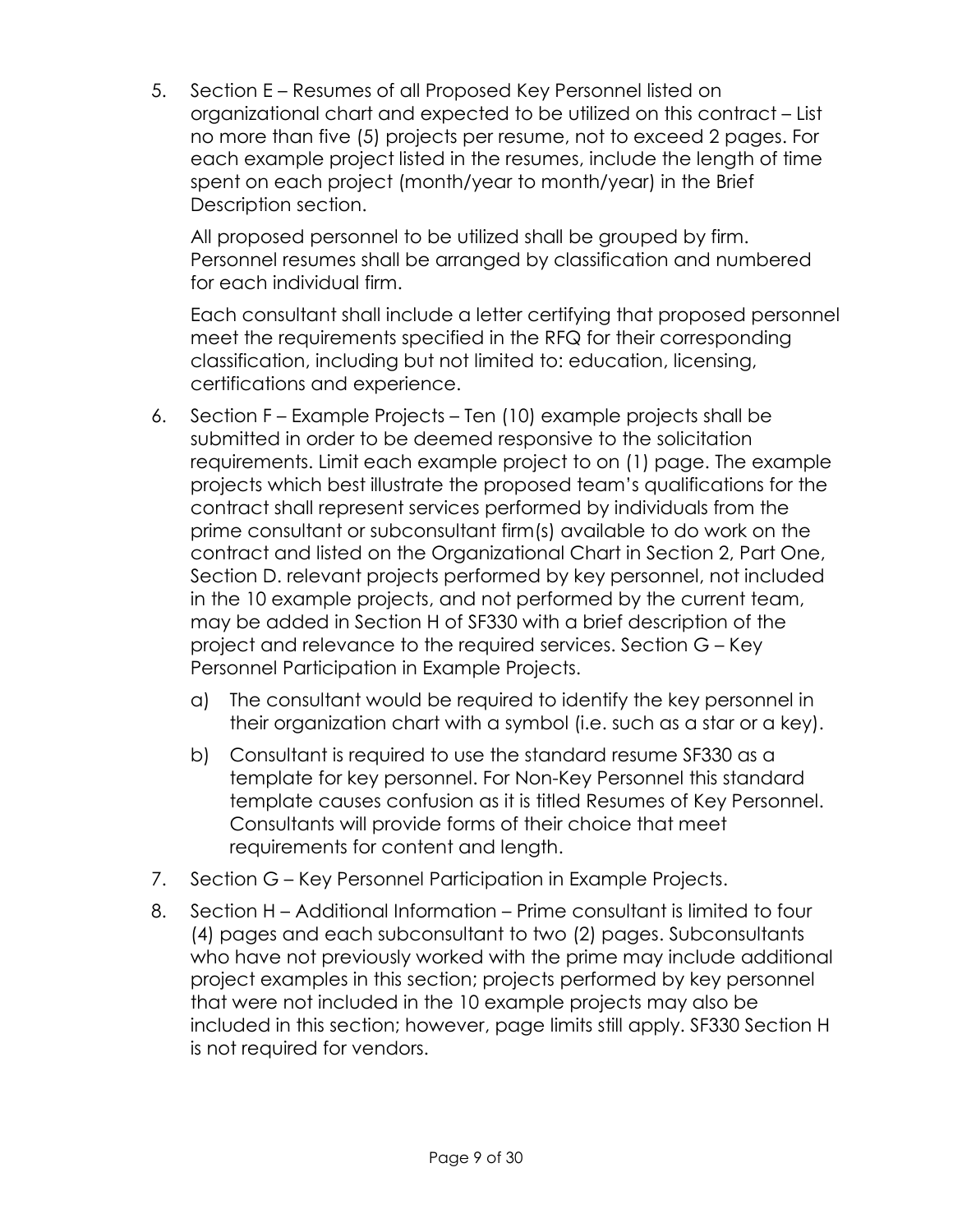- 9. Section I Authorized Representative Prime consultant's authorized representative shall sign and date the completed form. Signing certifies that the information provided is current and factual, and that all firms on the proposed team agree to work on the project.
- B. SF330 PART TWO GENERAL QUALIFICATIONS NOT APPLICABLE

## **Section 3 – Staff Availability**

- A. The prime consultant shall provide a table or graph (i.e. bar chart, pie chart) showing the percentage of staff availability of the team proposed to work on the contract.
- B. The prime consultant shall implement a personnel retention strategy and shall submit the written plan. The Personnel Retention Plan shall be inserted in Section 3 of the Statement of Qualifications (SOQ), immediately after the staff availability graph or chart. The absence of the Personnel Retention Plan may affect the score of the SOQ

## **Section 4 – Communication Plan**

The prime consultant shall show the accessibility of the team by providing a communication plan that outlines the chain of command including after hours and emergency situations that may arise during the term of the contract.

## **Section 5 – Work Force Analysis Chart**

Each firm (prime and subconsultant) with 50 or more employees shall provide a Work Force Analysis (example below) showing the total number and percentage of employees working in California.

Each firm (prime and subconsultant) with fewer than 50 employees shall provide a statement indicating that the firm has fewer than 50 employees and is therefore exempt from the Work Force Analysis requirement. A statement by the prime consultant on behalf of the subconsultant(s) is not acceptable.

A Work Force Analysis Chart and/or exemption statement is not required for vendors.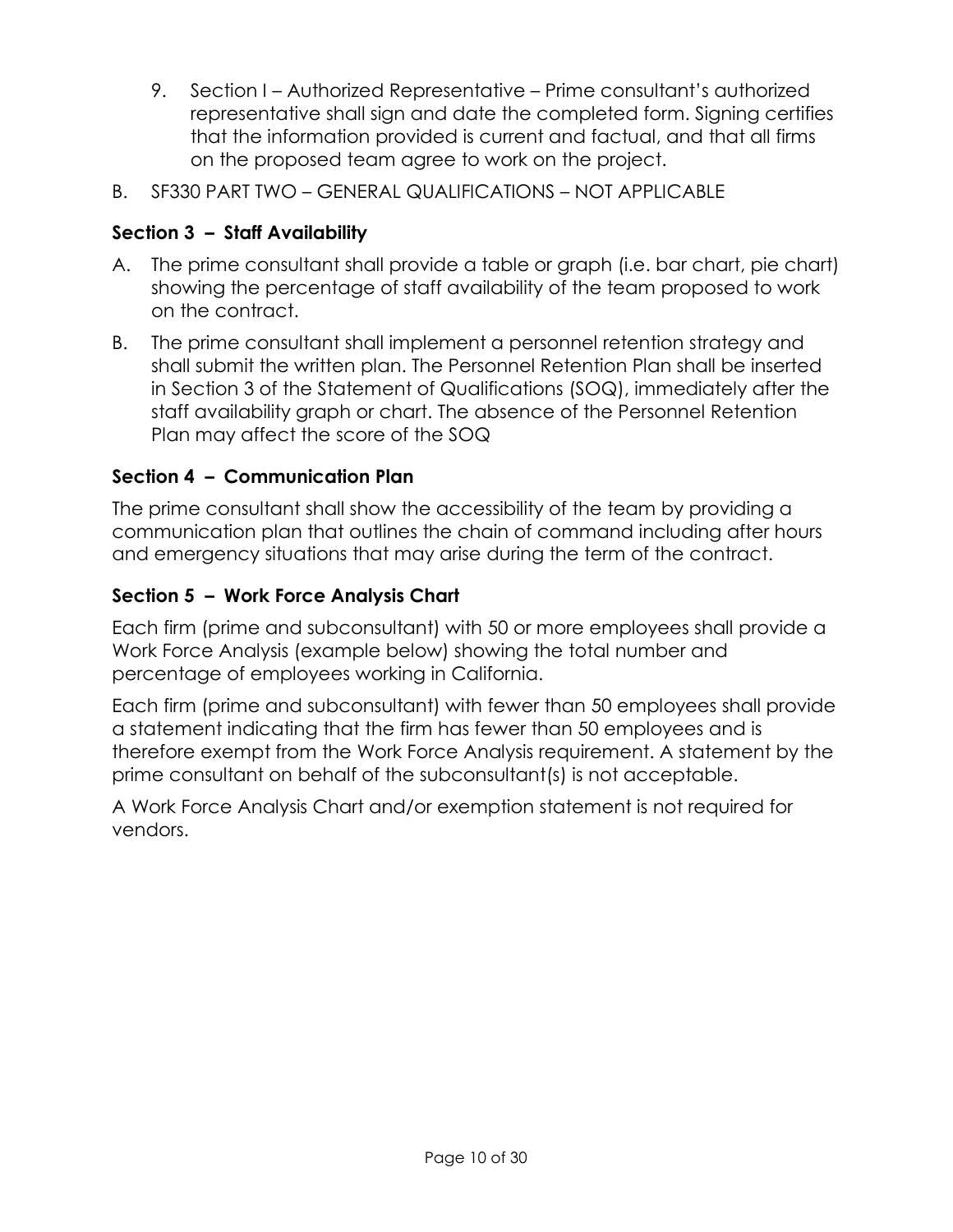#### **Work Force Analysis**

|                                                             | Caucasian | African<br>American | Hispanic | Asian/<br>Pacific<br>Islander | <b>Native</b><br>American/<br><b>Native</b> | <b>Total Calif.</b><br><b>Work Force</b> |
|-------------------------------------------------------------|-----------|---------------------|----------|-------------------------------|---------------------------------------------|------------------------------------------|
|                                                             | M F       | M F                 | M F      | M F                           | M F                                         | M F                                      |
| Executives/Managers                                         |           |                     |          |                               |                                             |                                          |
| Licensed Professional<br>Engineers/Surveyors/<br>Architects |           |                     |          |                               |                                             |                                          |
| Other Technical<br>Professional                             |           |                     |          |                               |                                             |                                          |
| Office/Clerical                                             |           |                     |          |                               |                                             |                                          |
| <b>TOTAL</b>                                                |           |                     |          |                               |                                             |                                          |
| PERCENT OF TOTAL                                            |           |                     |          |                               |                                             |                                          |

#### **Section 6 – Nondiscrimination Plan**

- A. Contracts solicited by the State will be awarded without discrimination. To comply with State and Federal nondiscrimination program requirements, prime, subconsultant or vendor firms with fifty (50) or more employees shall provide a description of the firm's nondiscrimination program designed to eliminate discrimination based on race, color, religion, age, sec, sexual orientation, disability, or national origin.
- B. Each firm (prime, subconsultant or vendor) with fewer than 50 employees shall provide a statement indicating that the firm has fewer than 50 employees and is therefore exempt from the Nondiscrimination Plan requirement. A statement by the prime consultant on the behalf of the subconsultant(s) or vendors is not acceptable.
- C. State nondiscrimination program requirements include Workforce Analysis Chart and Nondiscrimination Plan are found in Government Code Section 12990 and Title 2, California Code of Regulations, Division 4, Chapter 5, Subchapter 1, Sections 11102, 11103, and 11109 (unless exempted pursuant to Section 11111). For federally funded projects, nondiscrimination compliance requirements are found in Title VI of the Civil Rights Act of 1964, and the Code of Federal Regulations, 49 CFR Section 21.9.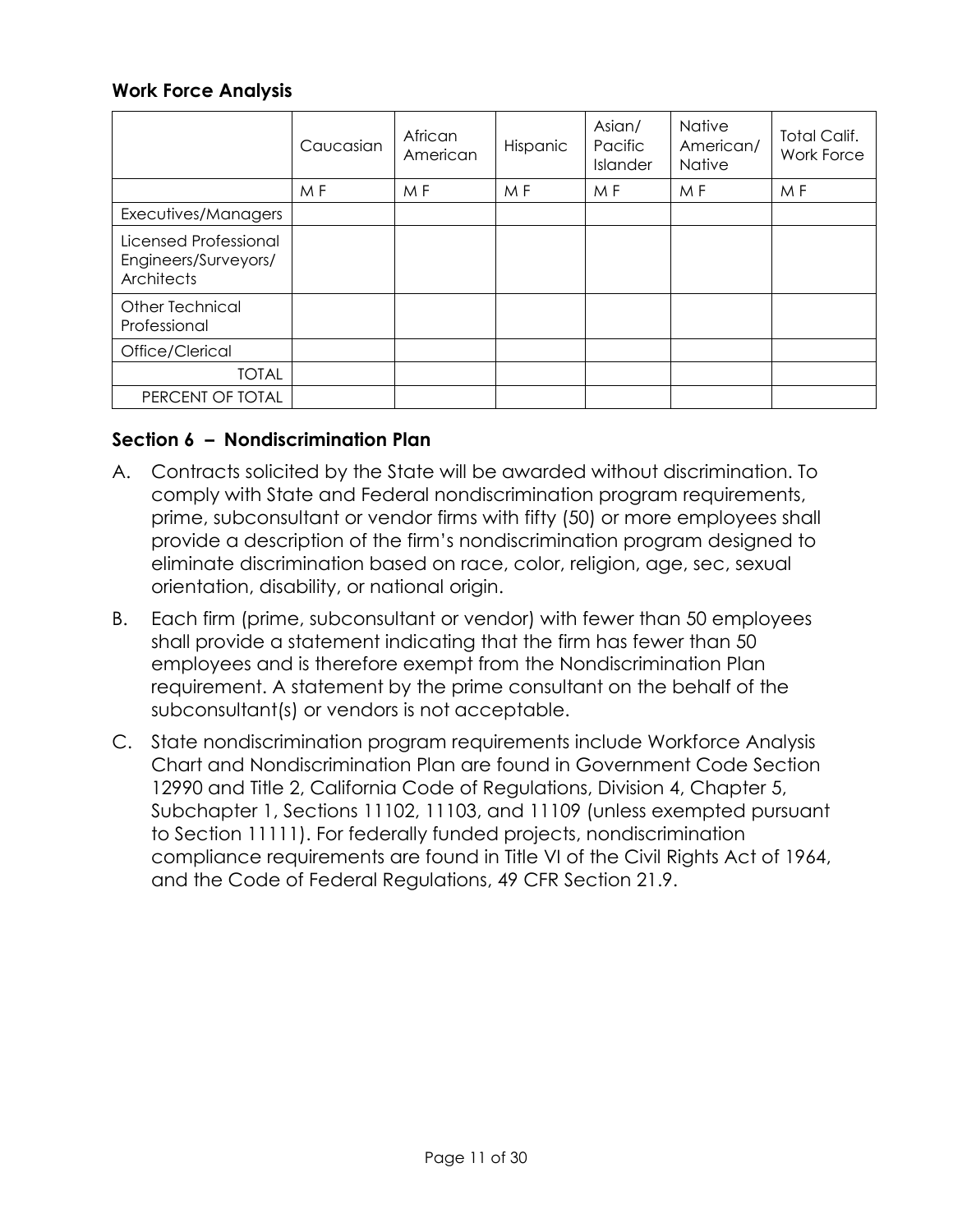## **Section 7 – California Civil Rights Laws**

Any prime consultant that submits a SOQ to, or otherwise proposes to enter into or amend a contract with, a state agency with respect to any contract in the amount of one hundred thousand dollars (\$100,000) or more shall certify, under penalty of perjury, at the time the SOQ is submitted or the contract is amended, that they satisfy all of the conditions set forth in California Public Contract Code Section 2010 and they shall execute the Certification. A blank form can be found at the [A&E Contract Information website](https://dot.ca.gov/programs/procurement-and-contracts/ae-contract-information) under "Forms Required with SOQ".

# **IV. PARTICIPATION GOALS**

In accordance with the RFQ Notice, the following will apply:

The following Section A is applicable to ALL Federally funded Agreements

- A. DISADVANTAGED BUSINESS ENTERPRISE PARTICIPATION GOAL Caltrans has set an overall annual DBE goal to ensure equal participation of DBE groups specified in 49 Code of Federal Regulations (CFR), Part 26 (49 CFR 26). Incompliance with 49 CFR 26, Caltrans set a contract goal for DBEs participating in a solicitation expressed as a percentage of the total dollar value of the total resultant agreement. See RFQ Notice for the DBE goals for a specific solicitation.
	- 1. Authority and Responsibility
		- a) The solicitation is subject to 49 CFR 26 entitled Participation by Disadvantaged Business Enterprises in Department of Transportation Financial Assistance Programs. Consulting firms and vendors shall be fully informed of the requirements of the regulations and Caltrans' DBE Program developed pursuant to the regulations.
		- b) Pursuant to 49 CFR 26.13, the consultant, subconsultants, and vendors shall not discriminate on the basis of race, color, national origin, or sex in the performance of the agreement. The consultants and vendors shall carry out applicable requirements of 49 CFR 26 in the award and administration of DOT -assisted agreements. Failure by the consultants and vendors to carry out these requirements is a material breach of the agreement, which may result in the termination of the agreement or such other remedy as Caltrans deems appropriate, which may include, but is not limited to:
			- (1) Withholding monthly progress payments;
			- (2) Assessing sanctions;
			- (3) Liquidated damages; and/or
			- (4) Disqualifying the consultant or vendor from future competition as non-responsible.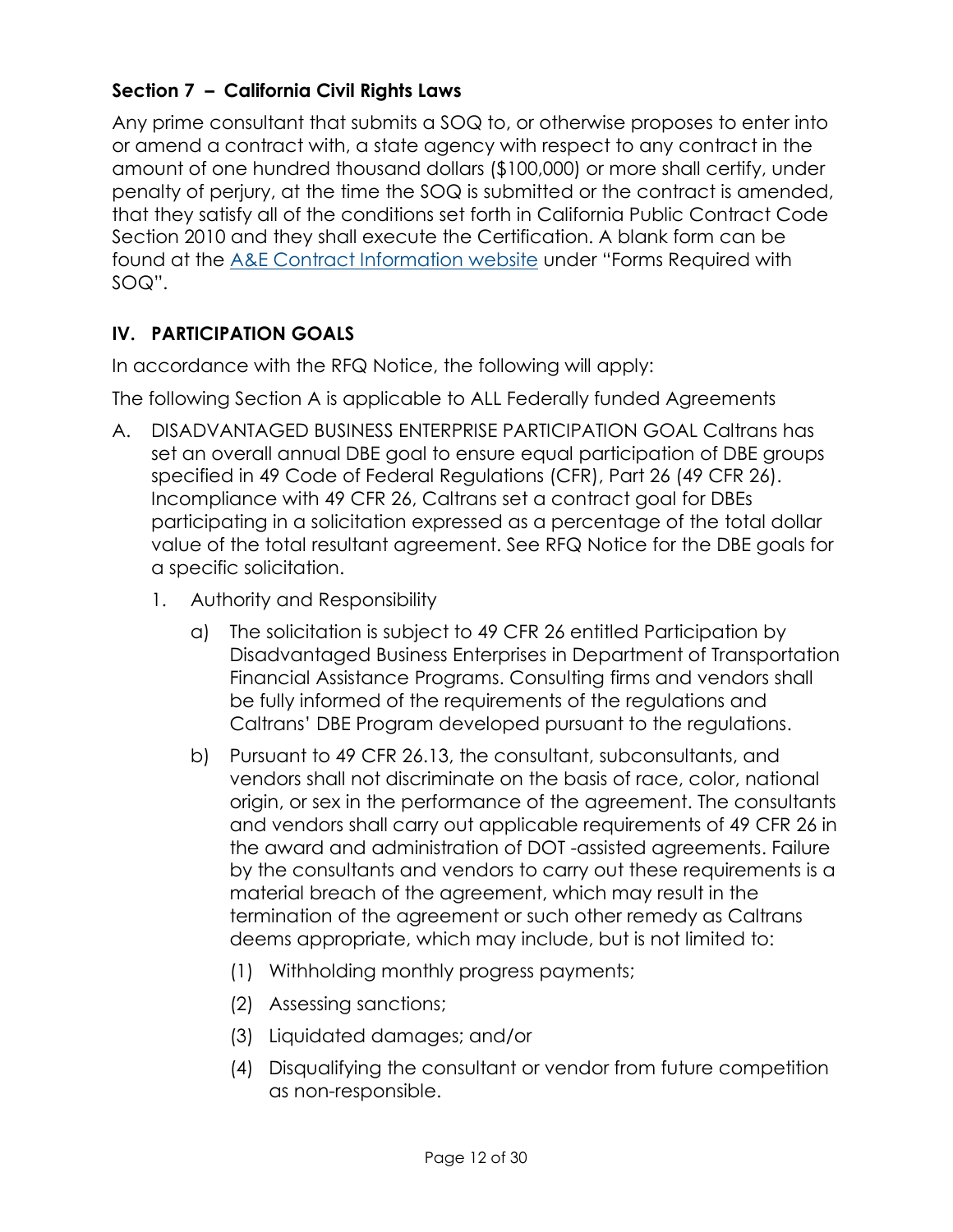- c) It is Caltrans' policy to encourage the participation of DBEs in the performance of agreements financed wholly or in part with federal funds. The prime consultant should ensure that DBE firms have an opportunity to participate in the performance of the solicitation and shall take all necessary and reasonable steps for this assurance.
- d) It is the prime consultant's responsibility to make work available to DBEs and select portions of work, services, or materiel needed from the RFQ, Attachment 1, Scope of Work. The required work, services, and/or materiel shall be relevant to the work codes of the DBEs consistent with available DBEs, to meet the contract goal for DBE participation in this solicitation or to provide information to establish that, prior to SOQ submittal, the prime consultant made adequate good faith efforts (GFE) to meet the goal.
- e) To be eligible for award of the agreement, the prime consultant shall demonstrate that the contract goal for DBE participation will be met or that, prior to SOQ submittal, adequate GFE to meet the goal was made. Final determination of goal attainment of GFE by the prime consultant will be at Caltrans' discretion.
- f) The prime consultant is cautioned that even though its submittal indicated it will meet the stated DBE goal, its submittal should also include its GFE documentation along with DBE goal information to protect its eligibility for award of the agreement in the event Caltrans, in its review, finds that the goal has not been met.
- 2. Submission of DBE Participation Information:

The required DBE goal information shall be submitted on the Disadvantaged Business Enterprise (DBE) Information form, ADM-0227F A&E, and described herein. Use the Bidder/Proposer Disadvantaged Business Enterprise (DBE) Good Faith Efforts Documentation form, ADM-0312F, to document any good faith efforts (GFE). Both ADM-0227 A&E and ADM-0312F are available on the [A&E Contract Information](https://dot.ca.gov/programs/procurement-and-contracts/ae-contract-information)  [website.](https://dot.ca.gov/programs/procurement-and-contracts/ae-contract-information) The prime consultant is responsible for carefully reviewing and following all instructions for the ADM-0227F A&E and/or ADM-0312F.

a) DBE GOAL INFORMATION: On page 1 of the ADM-0227F A&E, the proposer shall provide the required information and documentation and instructed on page 2 of the ADM-0227F A&E. The Proposer is responsible to ensure all information on the ADM-0227F A&E is complete and accurate.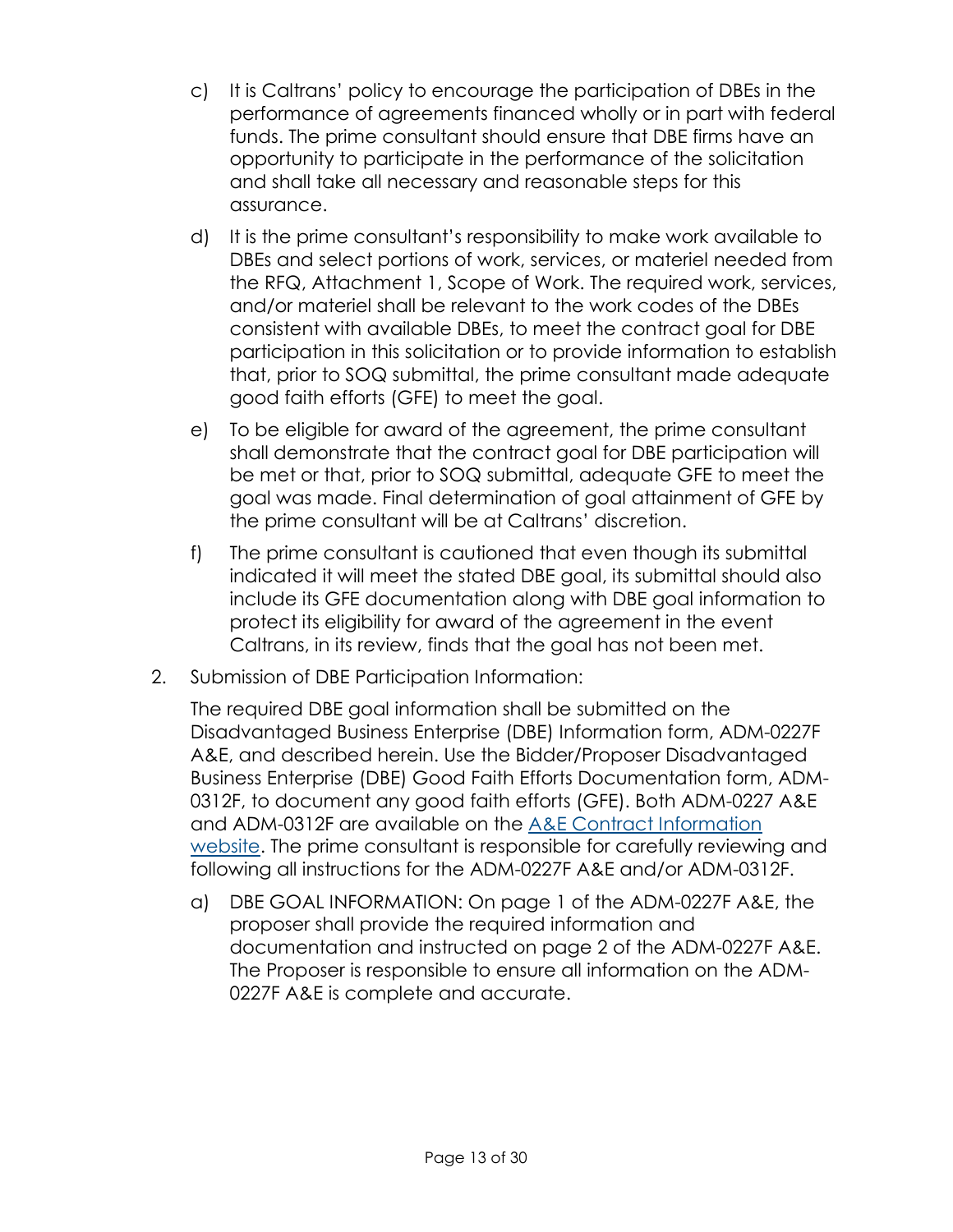- (1) The percentage of DVE goal commitment documented by the proposer in the ADM-0227F A&E is the percentage that will be documented in the Agreement language. After the highest qualified consultant has been selected, the highest qualified consultant will be asked to convert the percentage of commitment to dollar amount for each DBE listed on form ADM-0227F A&E in the column identified for that purpose and resubmit their form ADM-0227F A&E to the contract analyst within five (5) working days after notification of final results.
- (2) The final/revised ADM-0227F A&E will be attached to and incorporated as part of the Agreement.
- b) GOOD FAITH EFFORTS: Using ADM-0312F, the proposer shall provide sufficient documentation to demonstrate adequate GFEs were made as instructed in the ADM-0312F. The Proposer is responsible for ensuring all information in the ADM-0312F is complete and accurate. For disqualification examples, refer to the instructions to Bidder/Proposer in page 1 of the ADM-0312F.
- 3. DBE Certification Requirements

It is the proposer's responsibility to be fully informed regarding the requirements of 49 CFR 26 and Caltrans' DBE Program developed pursuant to the regulations. Particular attention is directed to the following:

- a) A DBE shall be certified through the California Unified Certification Program (CUCP).
	- (1) In accordance with 49 CFR 26, The DBE shall be certified by the SOQ submittal due date as stated in the RFQ Notice and possess the work codes applicable to the type of work the DBE will perform on the Agreement in order to count toward meeting the DBE goal.
	- (2) It is the proposer's responsibility to verify that DBEs are certified by accessing the CUCP database.
	- (3) The CUCP database includes DBEs certified from all certifying agencies participating in the CUCP. If a firm is certified and cannot be located in the database, the prime consultant is responsible for complying with all provisions of this Agreement, and the prime consultant should contact the Caltrans Office of Civil Rights Certification Branch at (916) 324-1700 to ensure that the firm in question is certified with the appropriate work code to perform services required.
- b) Access the CUCP database from the Caltrans [Office of Civil Rights](https://dot.ca.gov/programs/civil-rights/dbe-search) website.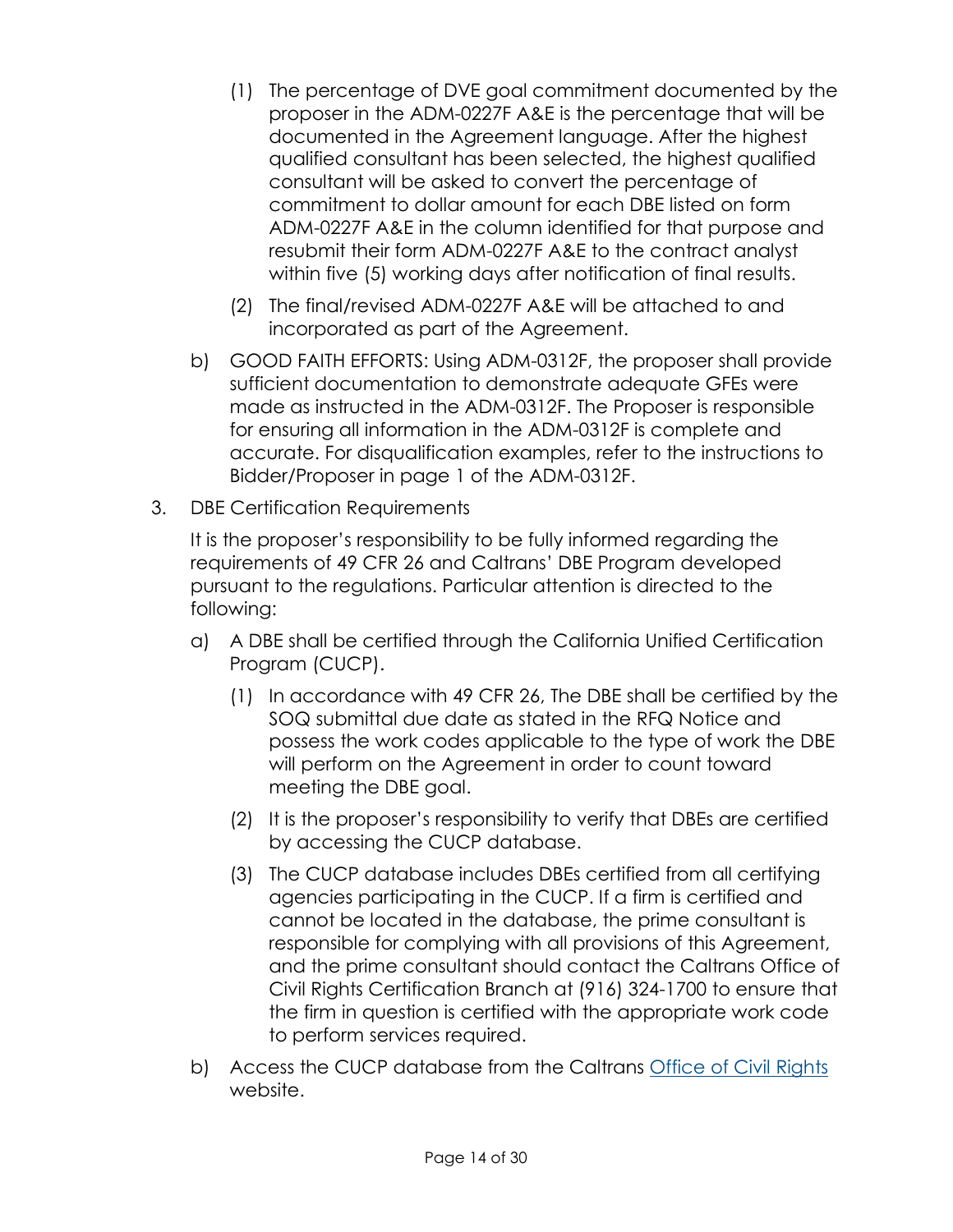- (1) Click on the link button "DBE Search Click here"
- (2) Click on "Click Here to Access DBE Query Form"
- (3) Searches can be performed by one or more criteria
- (4) Follow instructions on the screen
- c) A proposer (prime consultant), who is not a certified DBE, is required to document one or a combination of the following:
	- (1) Meet the contract goal for DBE participation through work performed by DBE subconsultants, vendors, suppliers, or trucking companies.
	- (2) Make an adequate GFE to meet the contract goal for DBE participation prior to SOQ submittal.
- d) A certified DBE may participate as a prime consultant, subconsultant, joint venture partner, as a vendor of material or supplies, or as a trucking company. The prime consultant is responsible for meeting the DBE goal even though vendor services require a minimum of three bids.
- e) A certified DBE proposer not proposing as a joint venture with a non-DBE is required to document one or more of the following:
	- (1) The DBE proposer will meet the goal by performing work with its own forces.
	- (2) The proposer will meet the contract goal for DBE participation through work performed by DBE subconsultants, vendors, suppliers, or trucking companies.
	- (3) Prior to SOQ submittal, the proposer made adequate GFEs to meet the contract goal for DBE participation.
- f) A DBE joint venture partner shall be responsible for specific Agreement items of work, or portions thereof. Responsibility means actually performing, managing, and supervising the work with its own forces.
- g) The DBE joint venture partner shall share in the capital contributions, control, management, risks, and profits of the joint venture. The DBE joint venture shall attach and submit the joint venture Agreement with the ADM-0227F A&E as instructed in page 2 of the form.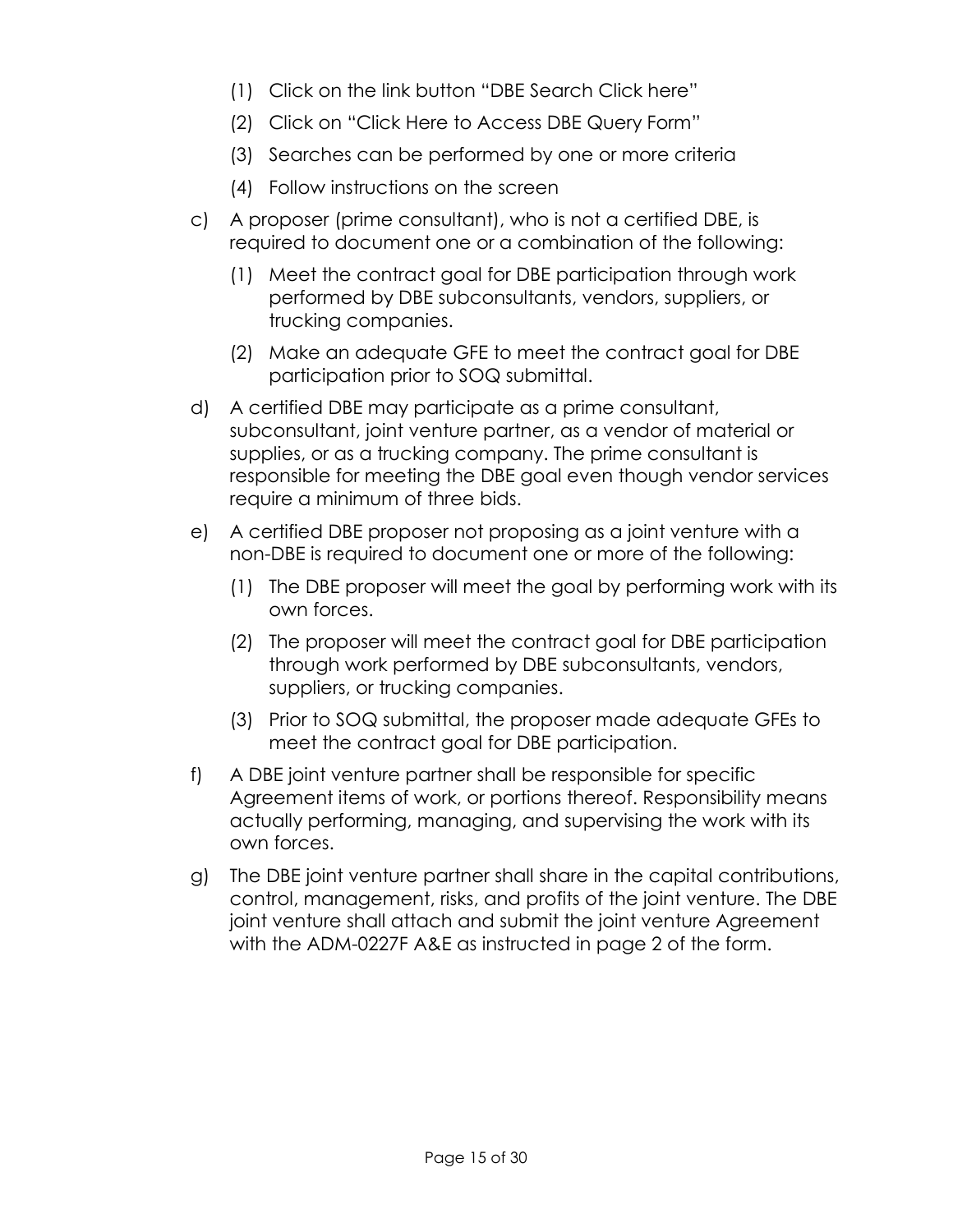- h) A DBE shall perform a Commercially Useful Function (CUF), pursuant to 49 CFR 26 (i.e.: shall be responsible for the execution of a distinct element of the work and shall carry out its responsibility by actually performing, managing, and supervising the work involved). To perform a CUF, the DBE shall also be responsible for materials and supplies to be used on the Agreement for negotiation price, determining quality, and quantity, installing (where applicable) and paying for the material itself.
- i) Any dollar amount of work, service, or supplies proposed for DBE participation can be counted only once. That is, any further subcontracting or spending for DBE work, service or supplies already credited once for DBE participation cannot be counted again.
- j) A prime consultant who is a certified DBE is eligible to claim all of the work in the Agreement toward the goal except that portion of the work to be performed by non-DBE consultants.
- k) If the prime consultant performs and documents an adequate GFE to meet the goal, the award cannot be denied on the basis that the prime consultant failed to meet the goal.
- l) Caltrans considers the DBE commitments of other proposers in determining whether a proposer made a GFE to meet the goal.
- 4. Credit: Materials, Supplies, and Trucking Companies:
	- a) Credit for materials and/or supplies purchased from DBEs will be as follows:
		- (1) If the materials or supplies are obtained from a DE manufacturer, 100 percent (100%) of the costs of the materials or supplies will count toward the DBE goal.
		- (2) A DBE manufacturer is a firm that operates or maintains a factory or establishment that produces, on the premises, the materials, supplies, articles, or equipment required under the Agreement and of the general character described by the Agreement.
		- (3) If the materials or supplies are purchased from a DBE regular dealer, 60 percent (60%) of the costs of the materials or supplies will count toward the DBE goal.
		- (4) A DBE regular dealer is a firm that owns, operates or maintains a store, warehouse, or other establishment in which the materials, supplies, articles or equipment of the general character described by the specifications and required under the Agreement are bought, kept in stock and regularly sold or leased to the public in the usual course of business.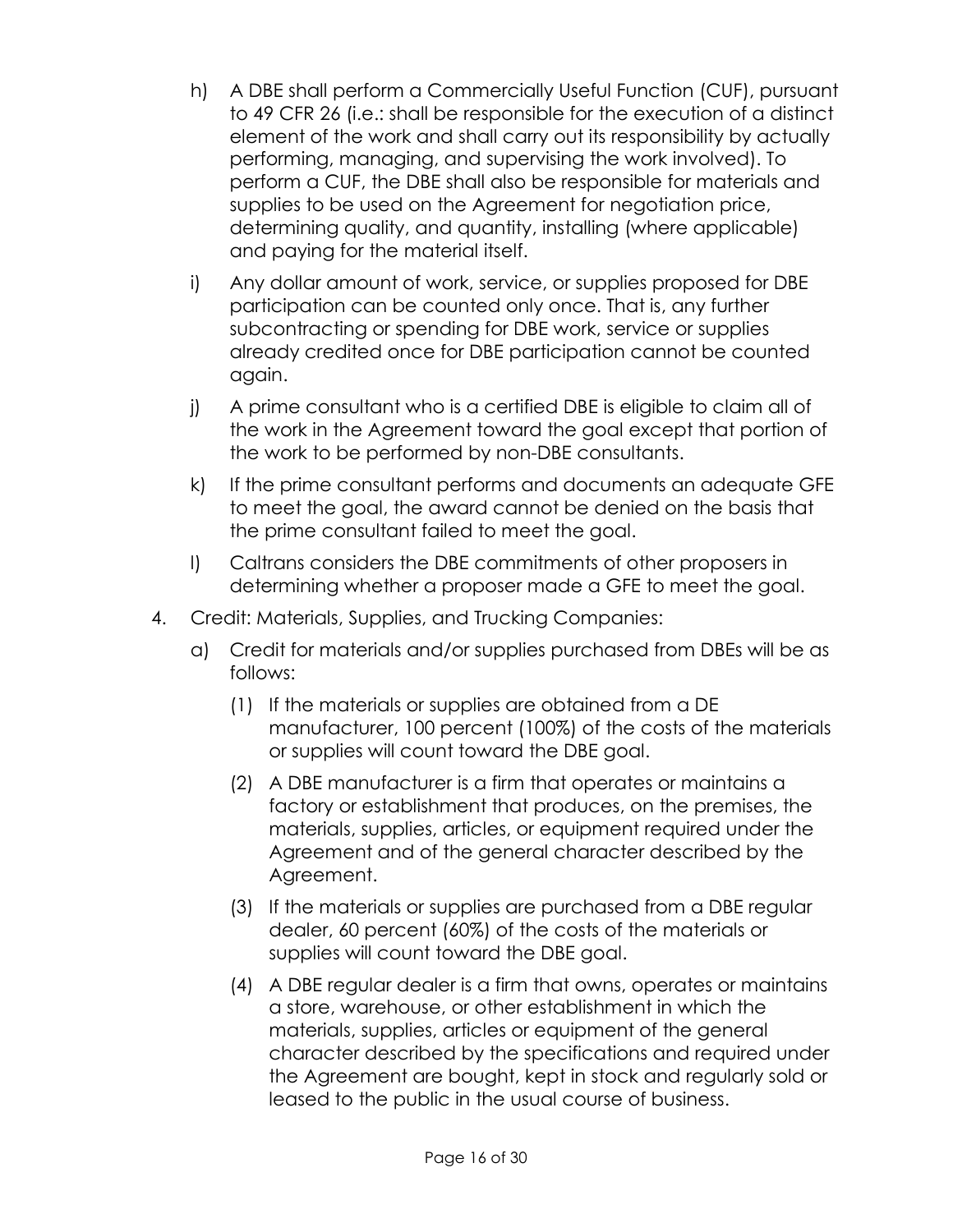- (5) To be a DBE regular dealer, the firm shall be an established, regular business that engages, as its principal business and under its own name, in the purchase and sale or lease of the products in question. A person may be a DBE regular dealer in such bulk items as petroleum, products, steel, cement, gravel, stone or asphalt without owning, operating or maintaining a place of business as provided in this paragraph if the person both owns and operates distribution equipment for the products.
- (6) Any supplementing of regular dealers' own distribution equipment shall be a long-term lease Agreement and not on an ad-hoc or Agreement by Agreement basis.
- (7) Packagers, brokers, manufacturers' representatives or other persons who arrange or expedite transactions are not DBE regular dealers within the meaning of this paragraph.
- (8) Credit for materials or supplies purchased from a DBE which is neither a manufacturer nor a regular dealer will be limited to the entire amount of fees or commission charged for assistance in the procurement for the materials and supplies or fees or transportation charges for the delivery of materials or supplies required on a job site, provided the fees are reasonable and not excessive as compared with similar fees charged for services.
- b) Credit for DBE trucking companies will be as follows:
	- (1) The DBE shall manage and supervise the entire trucking operation for which it is responsible on a particular Agreement and there cannot be a contrived arrangement for the purpose of meeting the DBE goal.
	- (2) The DBE shall itself own and operate at least one fully licensed, insured, and operational truck used on the Agreement.
	- (3) The DBE will receive credit for the total value of the transportation services it provides on the Agreement using trucks it owns, insures, and operates using drivers it employs.
	- (4) The DBE may lease trucks from another DBE firm, including an owner-operator who is certified a DBE. The DBE who leases trucks from another DBE received credit for the total value of the transportation services the lessee DBE provides on the Agreement.
	- (5) If the DBE leases trucks from a non-DBE truck leasing company and uses its own employees as drivers, it is entitled to credit only for the total value of these hauling services.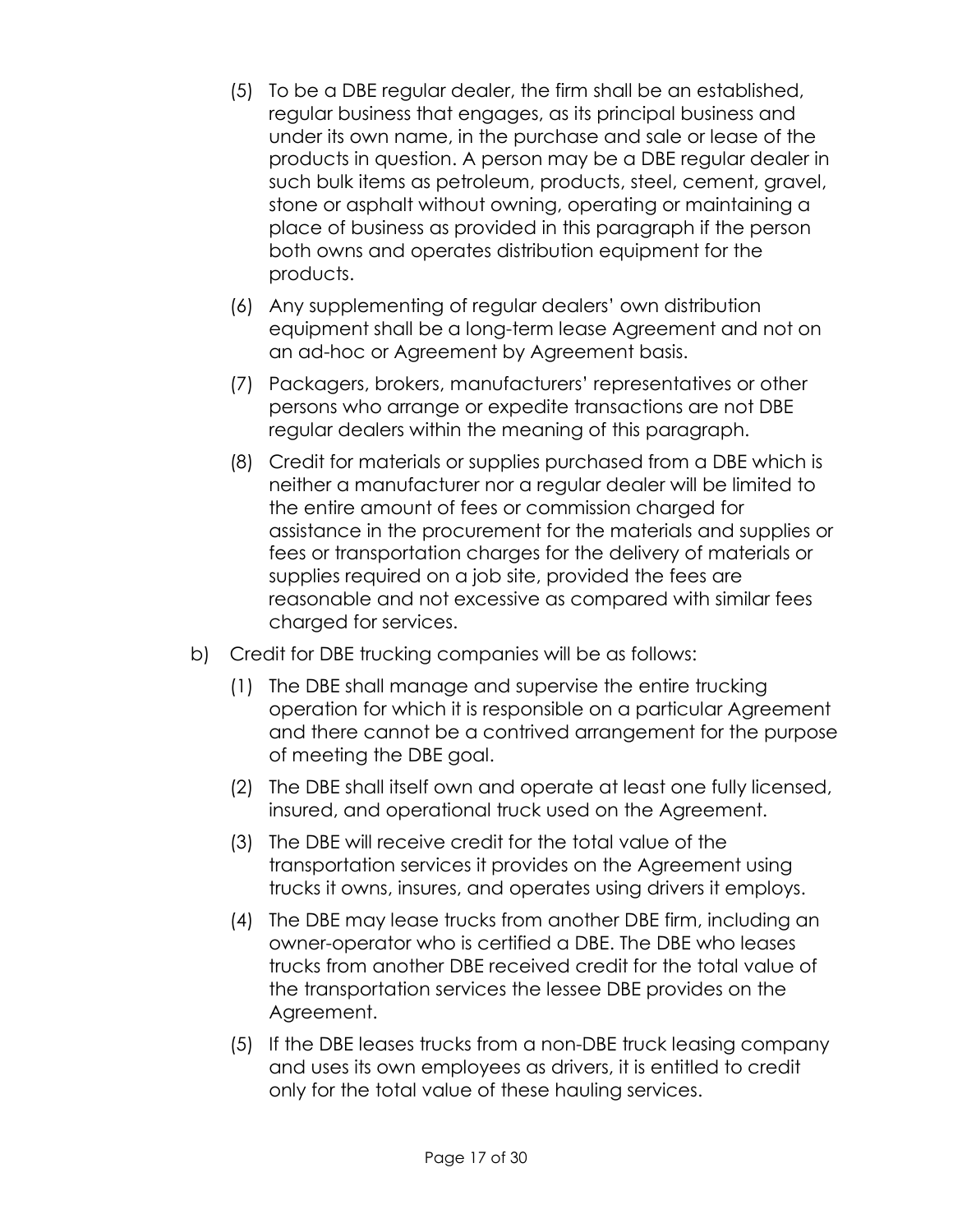- (6) A lease shall indicate that the DBE has exclusive use and control over the truck. This does not preclude the leased truck from being used by others during the term of the lease with the consent of the DBE, as long as the lease gives the DBE absolute priority for use of the leased truck.
- (7) Leased trucks shall display the name and identification number of the DBE.
- 5. Use of Proposed DBEs:
	- a) If awarded the Agreement, the successful prime consultant shall use the DBE/subconsultants(s), vendor(s) proposed in its SOQ.
	- b) The consultant may not substitute, add, or terminate a subconsultant, vendor, supplier or, if applicable, a trucking company, listed in the original SOQ without the prior written approval of the Contract Manager.

The consultant shall make an adequate GFE to find another certified DBE subconsultant to substitute for the original DBE. The GFE shall be directed at finding another DBE to perform at least the same amount of work under the Agreement as the DBE that was substituted or terminated to the extent needed to meet the established contract goa; for the DBE participation.

The consultant's inability to find a replacement DBE at the original price is not alone sufficient to support a finding that good faith efforts have been made to replace the original DBE.

The requirement that DBEs shall be certified by the SOQ due date does not apply to DBE substitutions after award of the Agreement. Substitutions of DBEs after award shall be certified at the time of the substitution or addition.

Authorization to sue other subconsultants, vendors, or suppliers may be requested for the following reasons:

- (1) Listed DBE fails or refuses to execute a written Agreement based upon the terms and conditions for the Agreement.
- (2) The consultant stipulated that a bond was a condition of executing a subcontract and the listed DBE subconsultant failed or refuses to meet the bond requirements of the consultant.
- (3) Work requires a professional engineering license and the listed DBE does not have a valid license under the Professional Engineers Act (Business and Professions Code Section 6700).
- (4) Listed DBE fails or refuses to perform subcontract or furnish listed materials.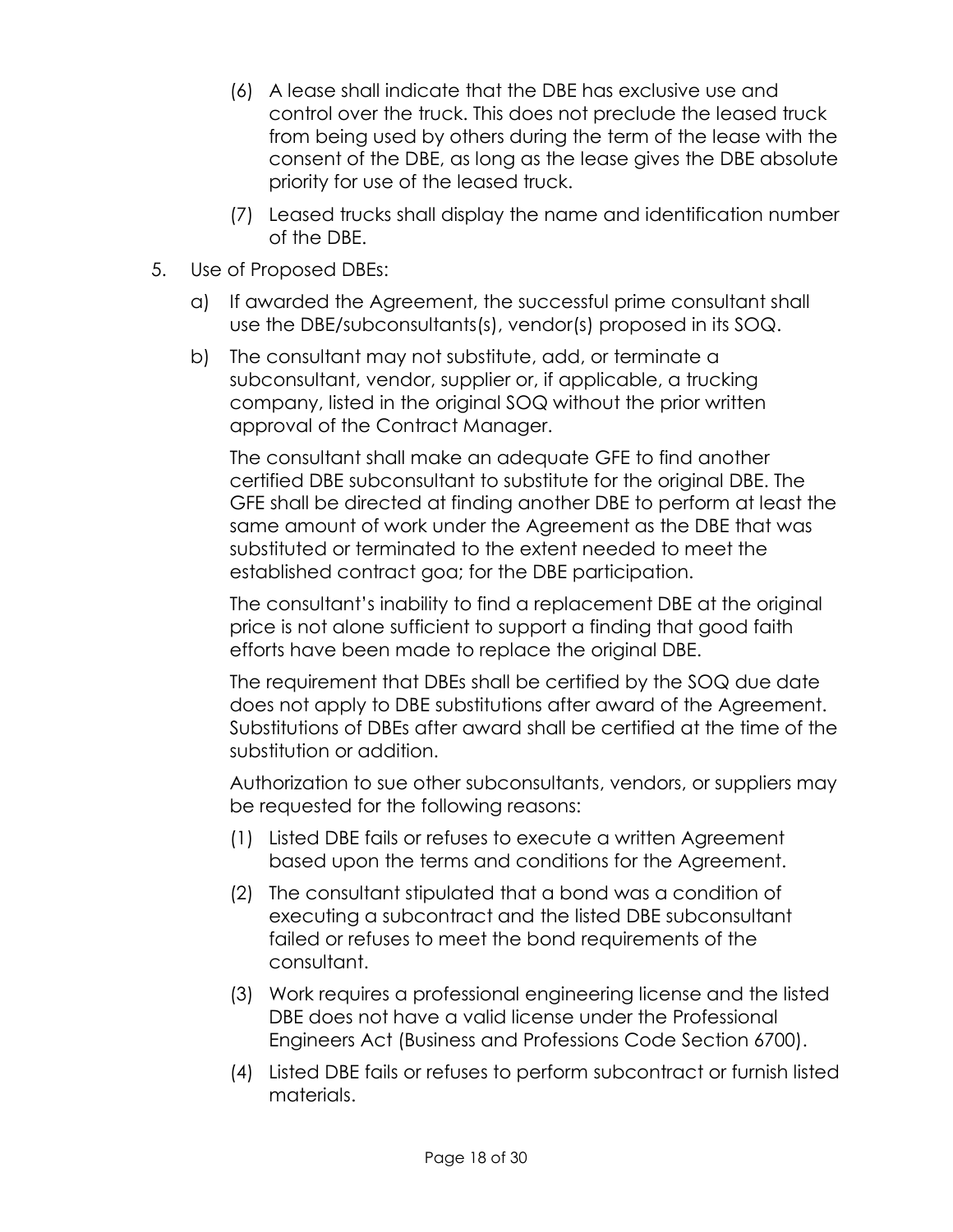- (5) Work performed by listed subconsultant is unsatisfactory and not in compliance with the scope of work to be performed.
- (6) Listed DBE is ineligible to work on the project because of suspension or debarment.
- (7) Listed DBE becomes bankrupt or solvent.
- (8) Listed DBE voluntarily withdraws written notice from the Agreement.
- (9) Listed DBE is ineligible to receive credit for the type of work required.
- (10) Listed DBE owner dies or becomes disabled resulting in the inability to perform the work of the Agreement.
- (11) Caltrans determines other documented good cause pursuant to 49 CFR 26.53.
- c) Consultant's DBE substitution request to the Caltrans Contract Manager shall include:
	- (1) Written explanation of the substitution reason and, if applicable, consultant shall also include the reason a non-DBE subconsultant is proposed for use.
	- (2) Written description of the substitute business enterprise, including its business status, DBE certification number and status as a sole proprietorship, partnership corporation, or other entity.
	- (3) Written notice detailing a clearly defined portion of the work identified both as a task and as a percentage share/dollar amount of the overall Agreement that the substitute firm will perform.
	- (4) Consultant shall provide to the Caltrans Contract Manager within seven (7) working days of the substitution request documentation of GFE to find a replacement DBE. This period may be extended for an additional seven (7) working days, if necessary, at the request of the consultant.
- d) Prior to the approval of the consultant's substitution request the Caltrans Contract Manager shall give written notice to the subconsultant being substituted by the consultant.

A copy of the notice sent by the Caltrans Contract Manager shall be sent to the Caltrans Division of Procurement and Contracts (DPAC). The notice shall do all of the following:

(1) Give the reason the consultant is requesting substitution of the listed subconsultant.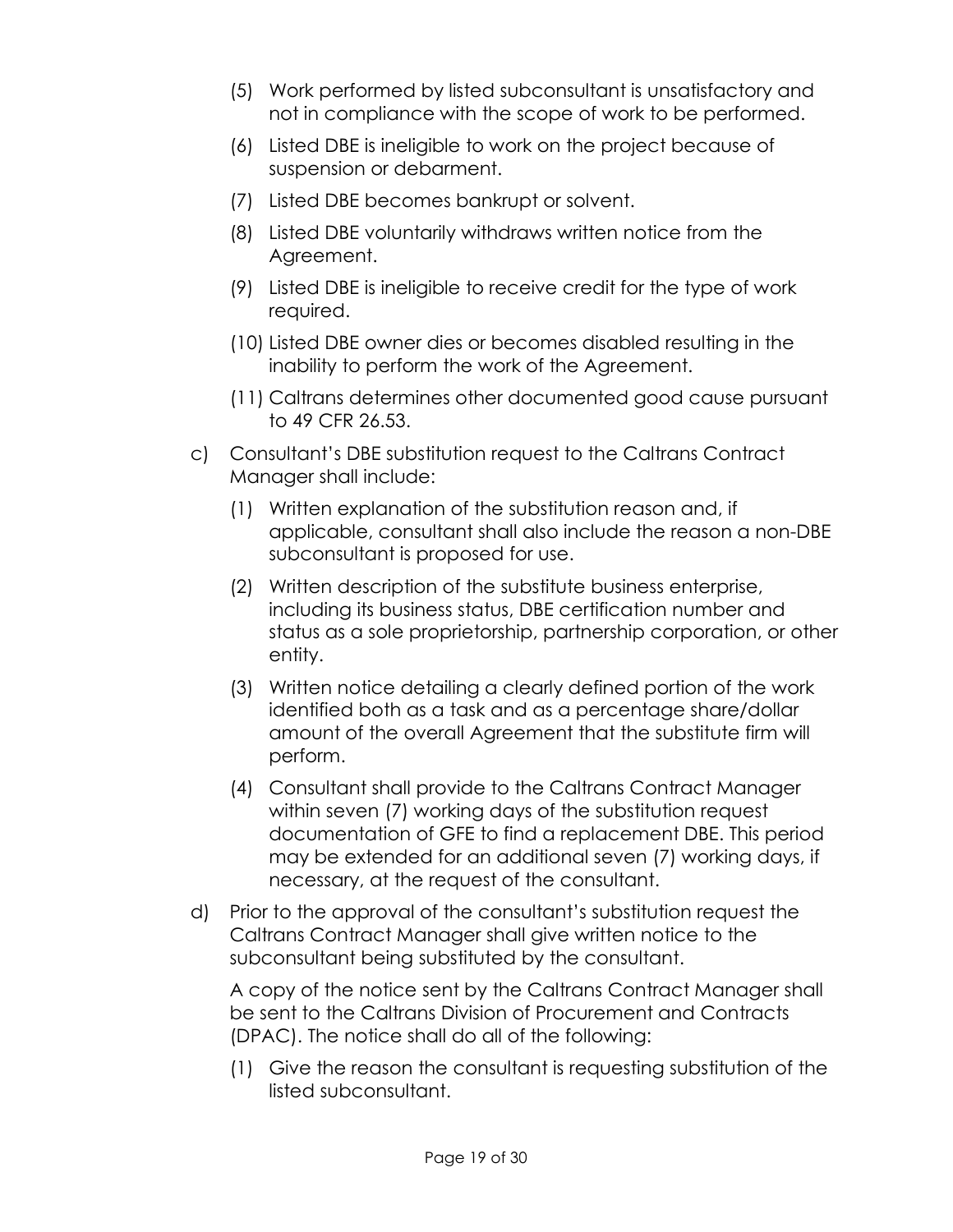- (2) Give the listed subconsultant five (5) working days within which to submit written objections to DPAC and copies to the Caltrans Contract Manager.
- (3) Notify the subconsultant that if a written objection is not received or received past the due date, such failure will constitute consent to the substitution.
- (4) Be served by certified or registered mail to the last known address of the listed subconsultant.
- e) The listed subconsultant, who has been so notified, shall have five (5) working days within which to submit written objections of the substitution to the Caltrans Contract Manager. Failure to submit a written objection shall constitute the listed subconsultant's consent to the substitution.

If written objections are filed by the listed subconsultant, DPAC will render a written decision. DPAC shall give written notice of at least five (5) working days to the listed subconsultant of a hearing by Caltrans on the consultant's request for substitution.

6. Forms:

Caltrans forms that are referenced in this section and can be found on Caltrans' [A&E Contract Information website.](https://dot.ca.gov/programs/procurement-and-contracts/ae-contract-information)

ADM-0227F A&E Disadvantaged Business Enterprise (DBE) Information form

ADM-0312F Bidder/Proposer Disadvantaged Business Enterprise (DBE) Good Faith Efforts Documentation form

The forms can also be obtained by contacting the analyst listed in the solicitation.

7. Questions:

Questions concerning DBE certification requirements and good faith effort documentation shall be addressed to:

State of California Department of Transportation Office of Civil Rights 1823 14th Street Sacramento CA 95814-7189

Or you may call (916) 324-1700. Information regarding DBE firms certified by Caltrans is available via the Internet at the [Office of Civil](https://dot.ca.gov/programs/civil-rights/dbe-search)  [Rights](https://dot.ca.gov/programs/civil-rights/dbe-search) website.

The following Section B is applicable to ALL State-funded Agreements.

B. DISABLED VETERAN BUSINESS ENTERPRISE PARTICIPATION GOAL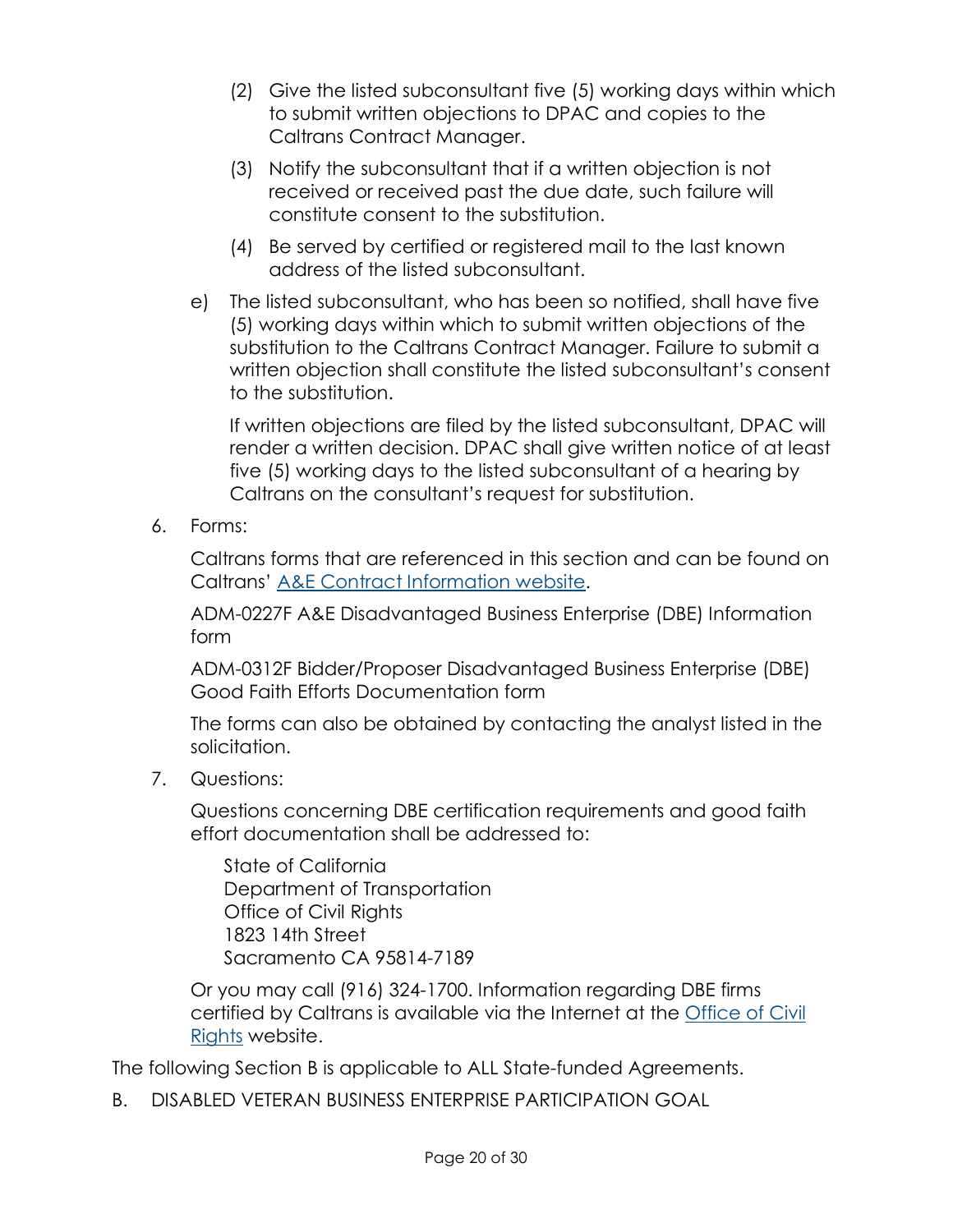- 1. Prime consultants are required to attain the required Disabled Veteran Business Enterprise (DVBE) goal. See RFQ Notice for the DVBE goals for a specific solicitation. The following DVBE participation goal forms shall accompany the consultants SOQ:
	- a) California Disabled Veteran Enterprise Requirements form (DGS PD 843)
	- b) Bidder Declaration Form (GSPD-05-105)
- 2. Failure to complete and submit the required DVBE information and forms will be grounds for dinging the consultant non-responsive and cause for rejection of the SOQ (also refer to the RFQ Notice, Section 1, General Information, subsection H for information regarding DVBE participation requirements).
- 3. The Documentation of Disabled Veteran Business Enterprise Program Requirements form (STD 840) can be downloaded from the [A&E](https://dot.ca.gov/programs/procurement-and-contracts/ae-contract-information)  [Contract Information website](https://dot.ca.gov/programs/procurement-and-contracts/ae-contract-information) or may be obtained by contacting the contract analyst named in the RFQ Notice.
- 4. When completing the STD 840, the anticipated goal percentage for each firm listed shall be inserted in the box labeled "Estimated \$ and/or %" and the submitting firm name and the solicitation number shall be inserted on the top of each page.
- 5. The [Department of General Services, Office of Small Business and DVBE](https://www.dgs.ca.gov/PD/Services/Page-Content/Procurement-Division-Services-List-Folder/Certify-or-Re-apply-as-Small-Business-Disabled-Veteran-Business-Enterprise)  [Services](https://www.dgs.ca.gov/PD/Services/Page-Content/Procurement-Division-Services-List-Folder/Certify-or-Re-apply-as-Small-Business-Disabled-Veteran-Business-Enterprise) Certification and Resource's provides information on the Internet regarding how to become a certified DVBE firm and also lists all certified DVBE firms

The following Section C is applicable to ALL State-funded Agreements.

C. SMALL BUSINESS PARTICIPATION GOAL

Pursuant to Governor's Executive Order S-02-06, Caltrans may establish a small business participation goal for the contract (see RQF Notice). Consultants may provide, at the time of the award, the Small Business Questionnaire ADM-2046 form identifying all the certified small businesses to be utilized in meeting this goal. The form is available on the [Division of](https://dot.ca.gov/programs/procurement-and-contracts)  [Procurement and Contracts website](https://dot.ca.gov/programs/procurement-and-contracts) or may be obtained by contacting the contract analyst names in the RFQ Notice.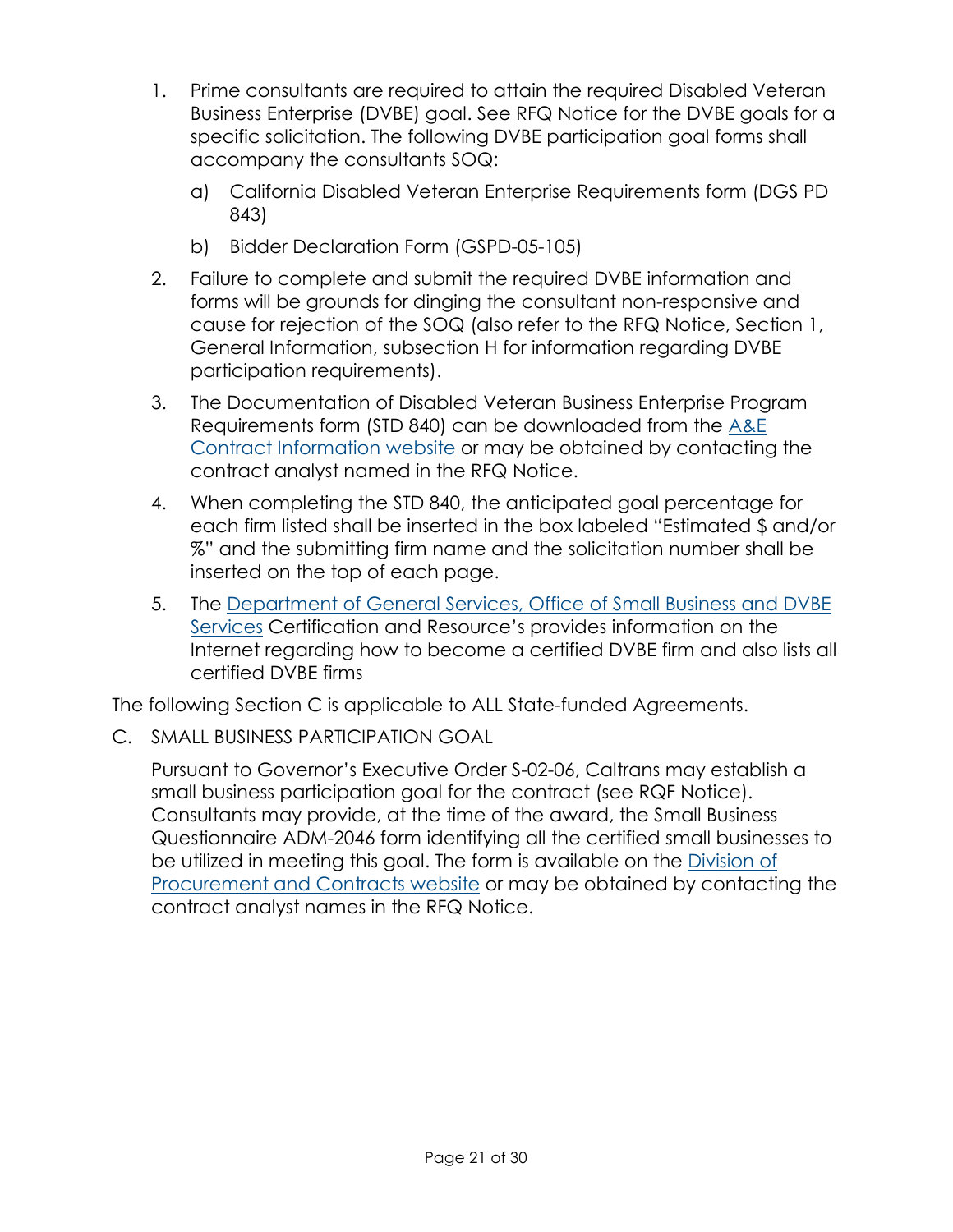# **V. POST-GOVERNMENT EMPLOYMENT RESTRICTIONS**

- A. Former Caltrans employees, including former retired annuitants, designated in a Conflict of Interest Code are subject to post employment restrictions under Government Code Section 87406. Former designated Caltrans employees that have not been separated from the State for more than one (1) year starting on the later date of when the official permanently leaves state service, they are no longer authorized to perform the duties of their job, and they stop performing the duties of the job even if the official is still receiving compensation for accrued leave credits are prohibited from:
	- 1. Entering into a contract with Caltrans as an individual.
	- 2. Making any formal or informal appearances or oral or written communications to Caltrans or to any of its officers or employees. This includes attendance or participation in:
		- a) Selection interviews.
		- b) Scoping meetings
		- c) Contract and task order negotiations.
		- d) Direct involvement in cost proposal and audit activities.
- B. Former Caltrans employees, including former retired annuitants, may be subject to a lifetime postemployment ban under Government Code Sections 87400-87403.

Violation by consultant(s) of any provisions found in the paragraphs above shall render every contract or other transaction entered into void unless the violation is technical or non-substantive.

C. Information regarding post-employment ban as stated in above-referenced Government Codes may be viewed by visiting the [California Fair Political](http://www.fppc.ca.gov/)  [Practices Commission.](http://www.fppc.ca.gov/)

# **VI. CONFLICT OF INTEREST CONCERNING CONSULTANT(S)**

Prospective consultants shall disclose any financial, business or other relationship with the State of California, Caltrans, the California Transportation Commission, local government agencies, and/or contractors that may have an impact upon the outcome of the contract. Prospective consultants shall also list current clients who may have a financial interest in the outcome of the contract. Failure to disclose relevant conflict of interest information is likely to result in the consultant being deemed non-responsive.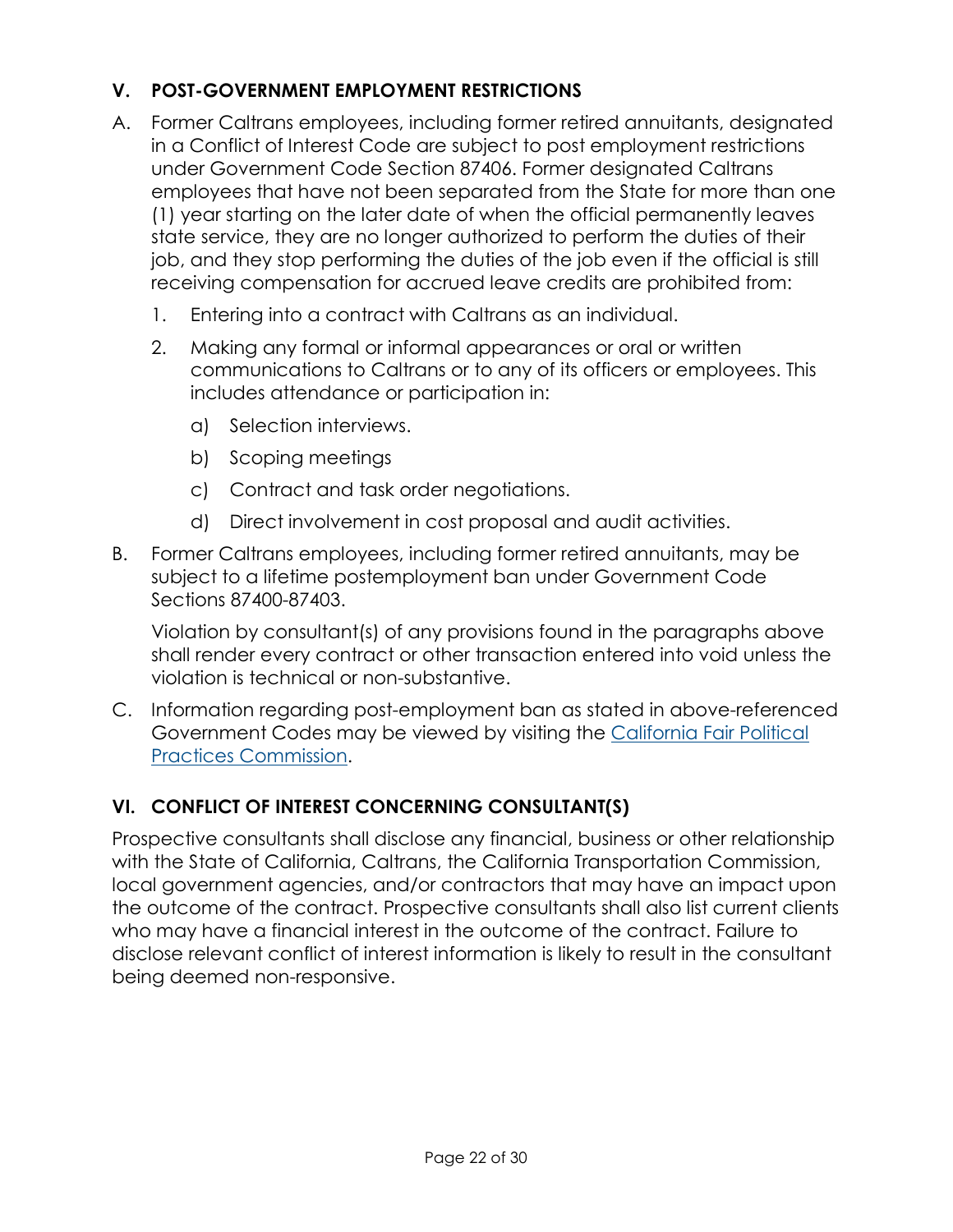#### **VII. PROTEST PROCEDURES**

- A. This section sets forth the protest remedies available with respect to the RFQ process. Each prospective consultant by submitting its SOQ, expressly recognizes the limitation on its rights to protest contained herein, and expressly waives all other rights and remedies. Each prospective consultant agrees that the decisions on any protest, as provided herein, will be final and binding on the protestant.
- B. All protests and related statements described in this section shall be submitted for filing to tone of the following addresses:
	- 1. Submittal via hand delivery or U.S. Mail:

State of California Department of Transportation Division of Procurement and Contracts 1727 30th Street, 4th Floor, MS 65 Sacramento, CA 95816-7006 Attention: Bid, Protest, and Dispute Branch

- 2. Submitted via Email to [DPAC.Protest.Disputes.Terminations@dot.ca.gov.](mailto:DPAC.Protest.Disputes.Terminations@dot.ca.gov)
- C. Protests Regarding RFQ Requirements
	- 1. If any attempts to resolve prospective consultant concerns during the question and answer (Q&A) period were unsuccessful, protests regarding the RFQ requirements shall be filed only after the Q&A period ends, but no later than indicated on the time line under section C.3.
	- 2. Prospective consultants may protest the RFQ requirements on the grounds that
		- a) A material provision in the RFQ notice is ambiguous, or
		- b) Any aspect of the RFQ requirements described herein violates applicable State or Federal law.

| Timeline                                                           | # of Calendar Days After<br>Advertisement (All Other Ad<br>Periods) |
|--------------------------------------------------------------------|---------------------------------------------------------------------|
| Question & Answer (Q&A) Period Ends,<br>Unless Modified by Addenda | 10                                                                  |
| RFQ Requirements Protest Deadline*,<br>Unless Modified by Addenda  | 15                                                                  |

\* Shall be received in DPAC office by this day.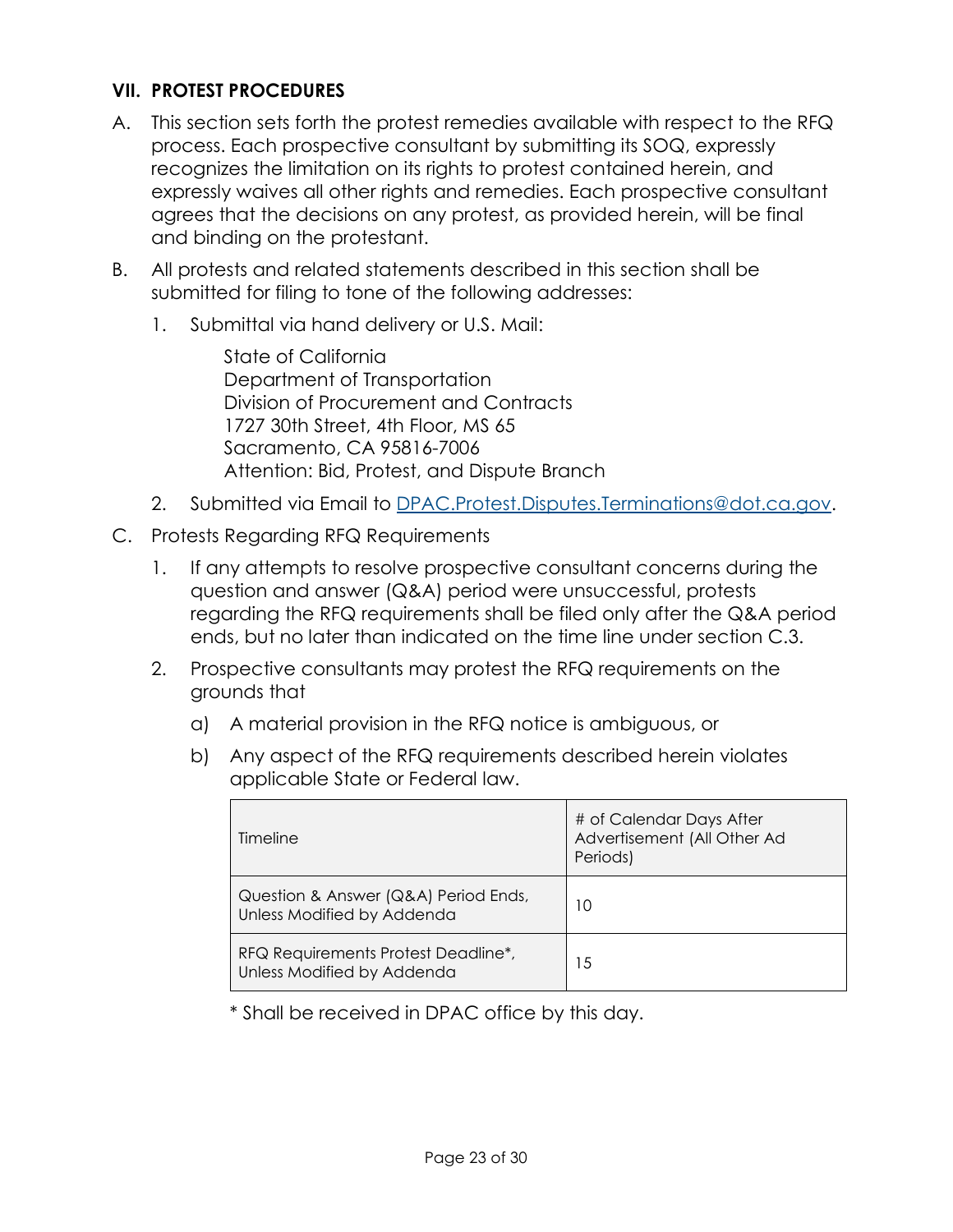- c) Protests regarding the RFQ requirements shall completely and succinctly state the grounds for protest and shall include all factual and legal documentation in sufficient detail to establish the merits of the protest. Evidentiary statements, if any, shall be submitted under penalty of perjury. The protestant shall have the burden of proving its protest by preponderance of the evidence. The outcome of the RFQ requirements protest shall be decided on the basis of the written submissions by Caltrans Division of Procurement and Contracts (DPAC), whose decision shall be final and binding on the prospective consultant. DPAC will issue a written decision regarding any protests to each prospective consultant.
- d) Notwithstanding the existence of a protest Caltrans may continue the procurement process. The failure of a prospective consultant to file a basis for a protest regarding the RFQ requirements within the applicable period shall preclude consideration of that ground in any future protest in connection with Caltrans' selection of the Most Highly Qualified firm decision.
- e) This is the only time a prospective consultant can file a protest over RFQ requirements.
- f) Caltrans may issue addenda or extend the SOQ due date to address the issues raised in a requirement protest.
- D. Protests Regarding Selection of the Most Highly Qualified Team
	- 1. Caltrans will only consider protest by prospective consultants that submitted SOQs.
	- 2. Prospective consultants may protest the selection of the Most Highly Qualified firm only on the grounds that Caltrans did not comply with RFQ procedures.
	- 3. Any protests regarding the Caltrans decision of Selection of the Most Highly Qualified firm shall be filed within seven (7) business days after the selection of the Most Highly Qualified firm. Caltrans will not accept protests filed after this time period.
	- 4. Caltrans will not entertain protests of RFQ requirement during this stage in the process.
	- 5. The protestant shall file a detailed written statement on the grounds, legal authority and facts, including all documents and evidentiary statements in support of the protest. Evidentiary statements, if any, shall be submitted under penalty of perjury. The protestant shall have the burden of proving its protests by a preponderance of the evidence. Failure to file a protest within the applicable period shall constitute a waiver of the right to protest the selection of the Most Highly Qualified firm.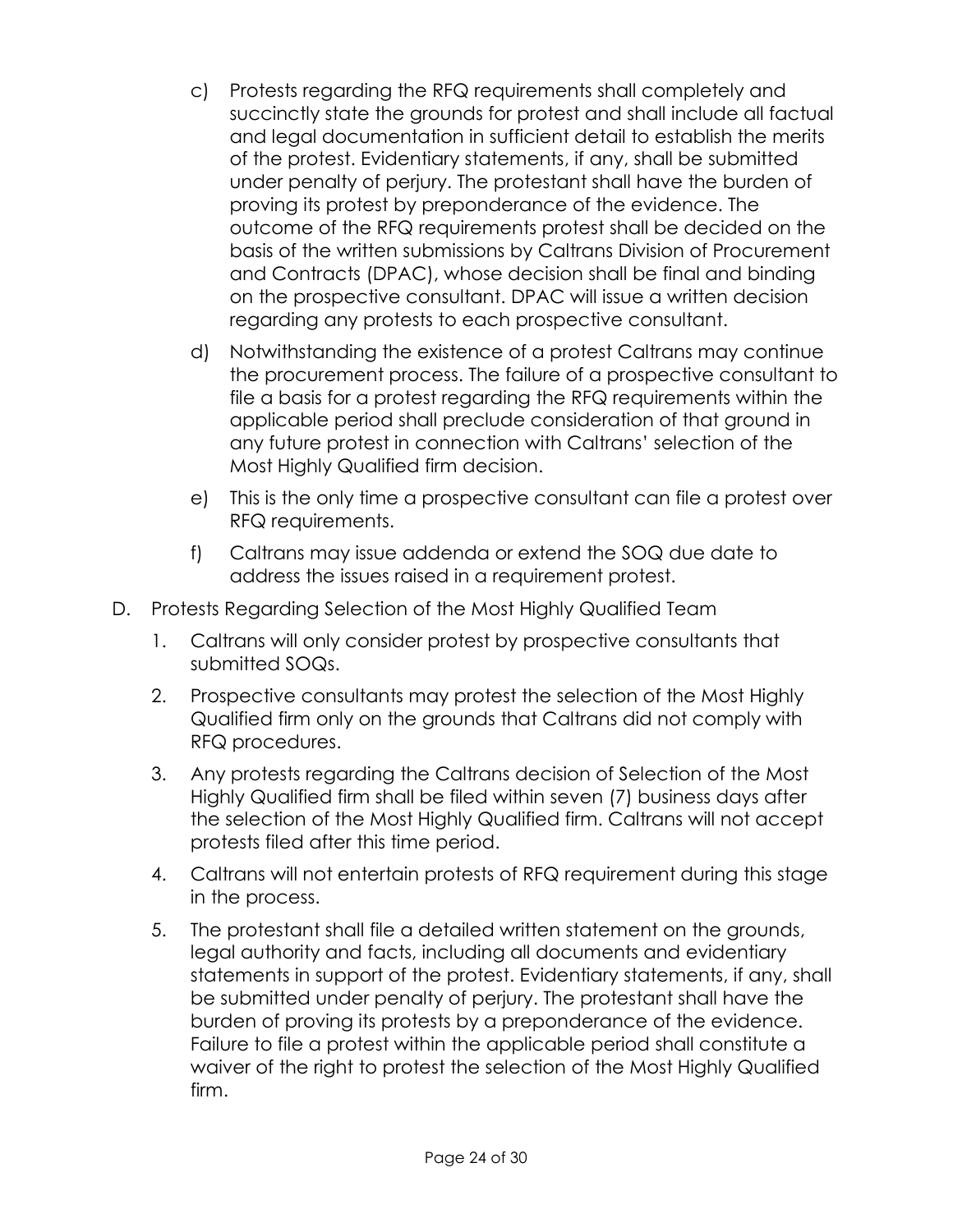- 6. DPAC shall issue a written decision regarding the protest within 30 calendar days after the filing of the detailed statement of protest. The decision shall be final and binding on the protestant.
- 7. Caltrans reserves the right to request information and/or documentation from the selected Most Highly Qualified firm to respond to issues raised in a protest.
- E. Under no circumstances shall Caltrans be held liable for payment of the protestant's costs or attorneys' fees. Caltrans shall not be liable for any damages to the protestant filing the protest or to any participant in the protest, on any basis, express or implied.

### **VIII. MISCELLANEOUS**

A. Modification of Withdrawal of Submittals

Any SOQ received may be withdrawn prior to the SOQ submittal date by written request to Caltrans by the prime consultant. The prime consultant may elect to resubmit no later than the published due date and time.

B. Property Rights

SOQs received become the property of the State of California, Department of Transportation.

C. Addendum to Request for Qualifications Proposal

Caltrans reserves the right to amend the RFQ Notice by addendum before the final SOQ submittal date and time.

- D. Non-Commitment of Caltrans
	- 1. The RFQ Notice does not commit Caltrans to award a contract, to pay any costs incurred in the preparation of a SOQ for the request, or to procure or contract for services.
	- 2. All products used or developed in the execution of any contract resulting from the RFQ will remain in the public domain at the completion of the project.
- E. Americans with Disabilities Act

The consultant shall assure Caltrans that it will comply with the Americans with Disabilities Act (ADA) of 1990, which prohibits discrimination on the basis of a disability, as well as all applicable regulations and guidelines issued pursuant to the ADA (42 U.S.C. Section 12101 et seq.).

F. Standard Title VI/Nondiscrimination Assurances (DOT Order No. 1050.2A)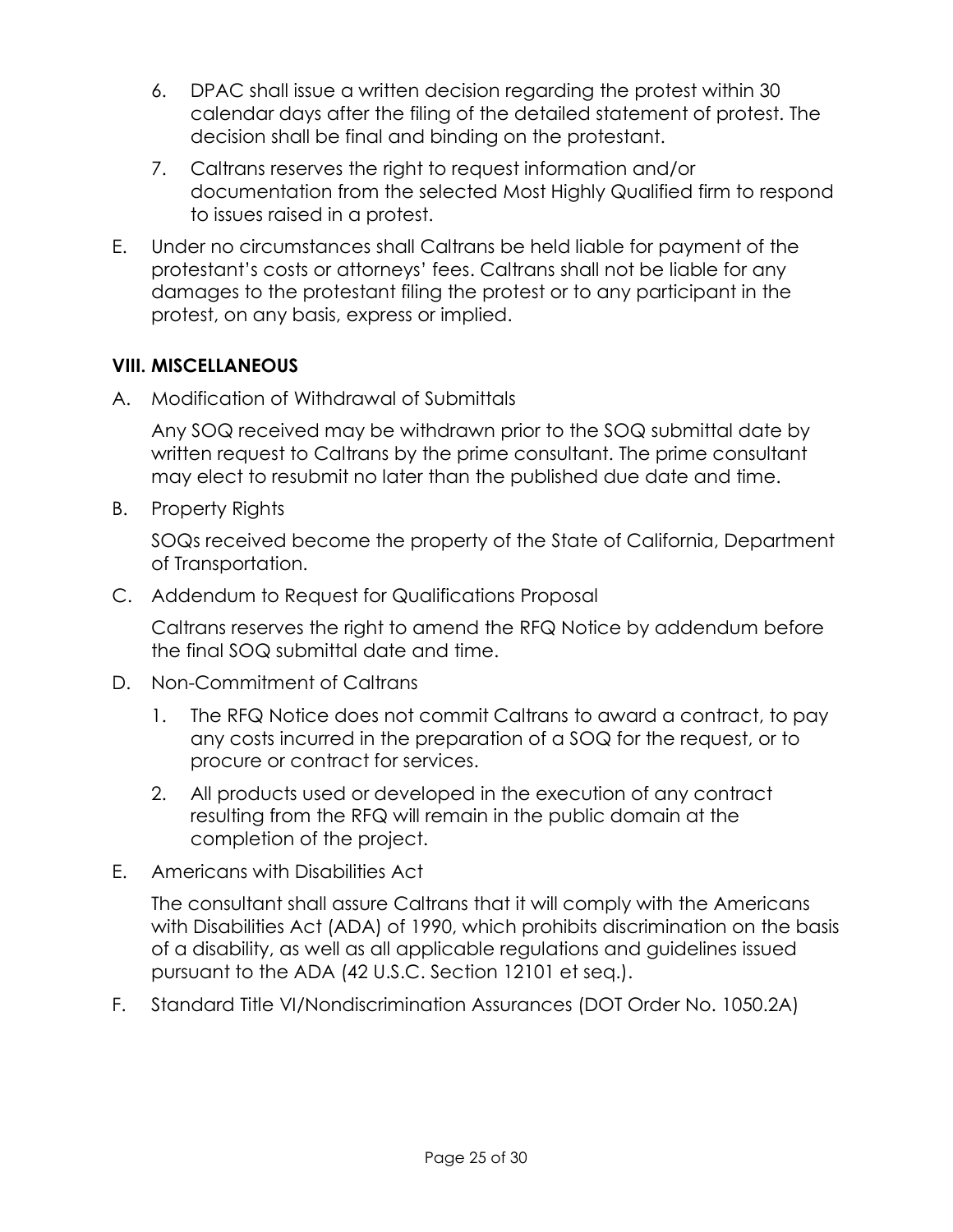The California Department of Transportation, in accordance with the provisions of Title VI of the Civil Rights Act of 1964 (78 Stat. 252, 42 U.S.C. §§2000d to 2000d-4) and the Regulations, hereby notifies all proposers that it will affirmatively ensure that disadvantaged business enterprises will be afforded full opportunity to submit SOQs in response to an advertised RFQ and will not be discriminated against on the grounds of race, color, or national origin in consideration for an award.

## **IX. CONSULTATION SELECTION PROCESS INFORMATION**

The consultant will be selected by a means of a dual selection process (evaluation of SOQs followed by an interview of those short-listed firm(s)).

A. Initial Evaluation:

The Consultant Selection Committee members (Panel) will review and evaluate each SOQ, document the strengths and weaknesses, and score each SOQ independently. The criteria on the ADM-2027 forms are the basis for the initial evaluation, scoring and ranking of consultant's SOQs to establish a short-list of firms to be interviewed. The Panel will evaluate key personnel identified on the organizational chart to ensure the team meets the advertised personnel requirements.

The ADM-2027 forms are available on the [A&E Contract Information website](https://dot.ca.gov/programs/procurement-and-contracts/ae-contract-information) or by contacting the contract analyst named in the RFQ Notice. Short-listed firms will receive an invitation to interview with an Example Task Order to be completed and presented at the interview. Short-listed firms will be required to present the approach, challenges, alternate solutions, key staff's availability and ability to deliver the Example Task Order at the interview.

B. Final Evaluation:

The Panel will use the criteria in forms ADM-2028a, ADM-2028b, and ADM-2028c as the basis for the evaluation, scoring and ranking of consultants interviewed. Forms ADM-2028a, ADM-2028b, and ADM-2028c are available on the [A&E Contract Information website](https://dot.ca.gov/programs/procurement-and-contracts/ae-contract-information) or by contacting the contract analyst named in the RFQ Notice. The final evaluation will include the following:

The Panel will use the criteria in forms ADM-2028a, ADM-2028b, and ADM-2028c as the basis for the evaluation, scoring and ranking of consultants interviewed. Forms ADM-2028a, ADM-2028b, and ADM-2028c are available on the A&E Contract Information website or by contacting the contract analyst named in the RFQ Notice. The final evaluation will include the following:

1. Example Task Order Presentation: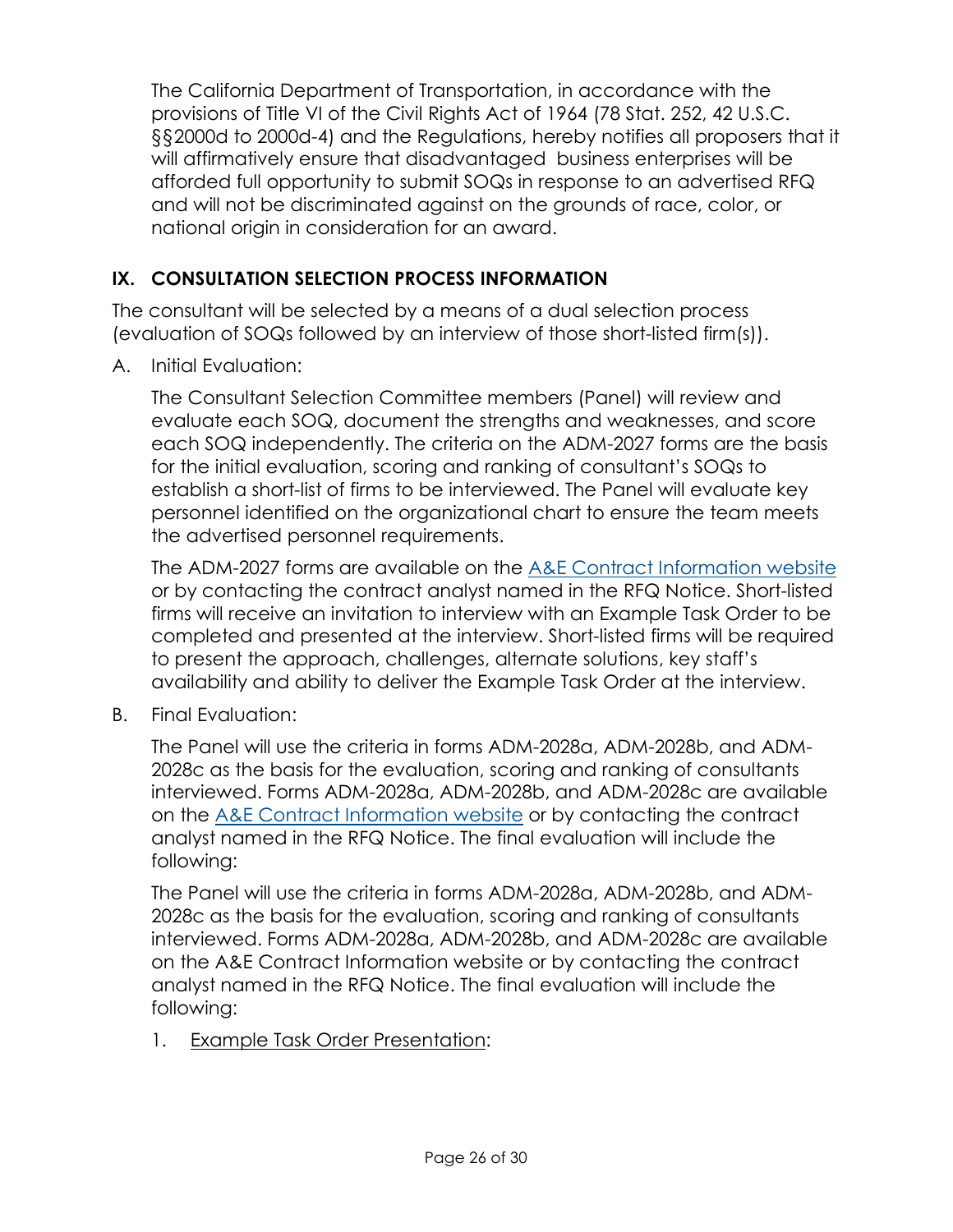Short-listed firms will be required to demonstrate their approach to performing the work, challenges, alternate solutions, and key staff's availability and ability to deliver the services.

2. Oral Response to Technical Scenario Questions:

Short-listed firms will be provided 20 to 30 minutes to review the Technical Scenario Interview Questions prior to oral presentations.

3. Closing Statement:

Short-listed firms will be allowed two (2) minutes to add only to their Technical Scenario Questions.

4. Initial Evaluation Score:

Will account for 25 percent of the final score.

The Panel will evaluate the short-listed firms independently. The Panel will then collectively document the strengths and weaknesses to select the Most Highly Qualified firm. Finally, the Final Consensus Ranking (ADM-2028c Consensus) form will be prepared and the Final Evaluation will be certified by the Panel.

C. All prime consultants that participate in the consultation selection process will be notified of the final selection.

# **X. NEGOTIATIONS**

The contract negotiation process includes assessment of the Financial Document Package(s) provided by the prime consultant in support of the proposed costs and the parties reach agreement on proposed contract costs. The Financial Document Packages due dates will be specified in the Request for Financial Documents letter sent to the Most Highly Qualified firm. The final agreed upon costs are fixed for the entire term of the Agreement.

- A. Key to Successful Negotiations:
	- 1. The contract fee and escalation rates are advertised.
	- 2. A negotiation meeting with the Most Highly Qualified firm will occur after the submission of complete Financial Document Packages. Incomplete packages will not be accepted.
	- 3. If agreement cannot be reached with the Most Highly Qualified firm, negotiations will be terminated, and negotiations will start with the next Most Highly Qualified firm for the contract
- B. For A&E contracts whose total value equals or exceeds \$3,500,000, prime consultant firms are required to submit an Indirect Cost Rate (ICR)(s) audited by an independent CPA firm in accordance with the following criteria and acceptable indirect cost rate schedule formats: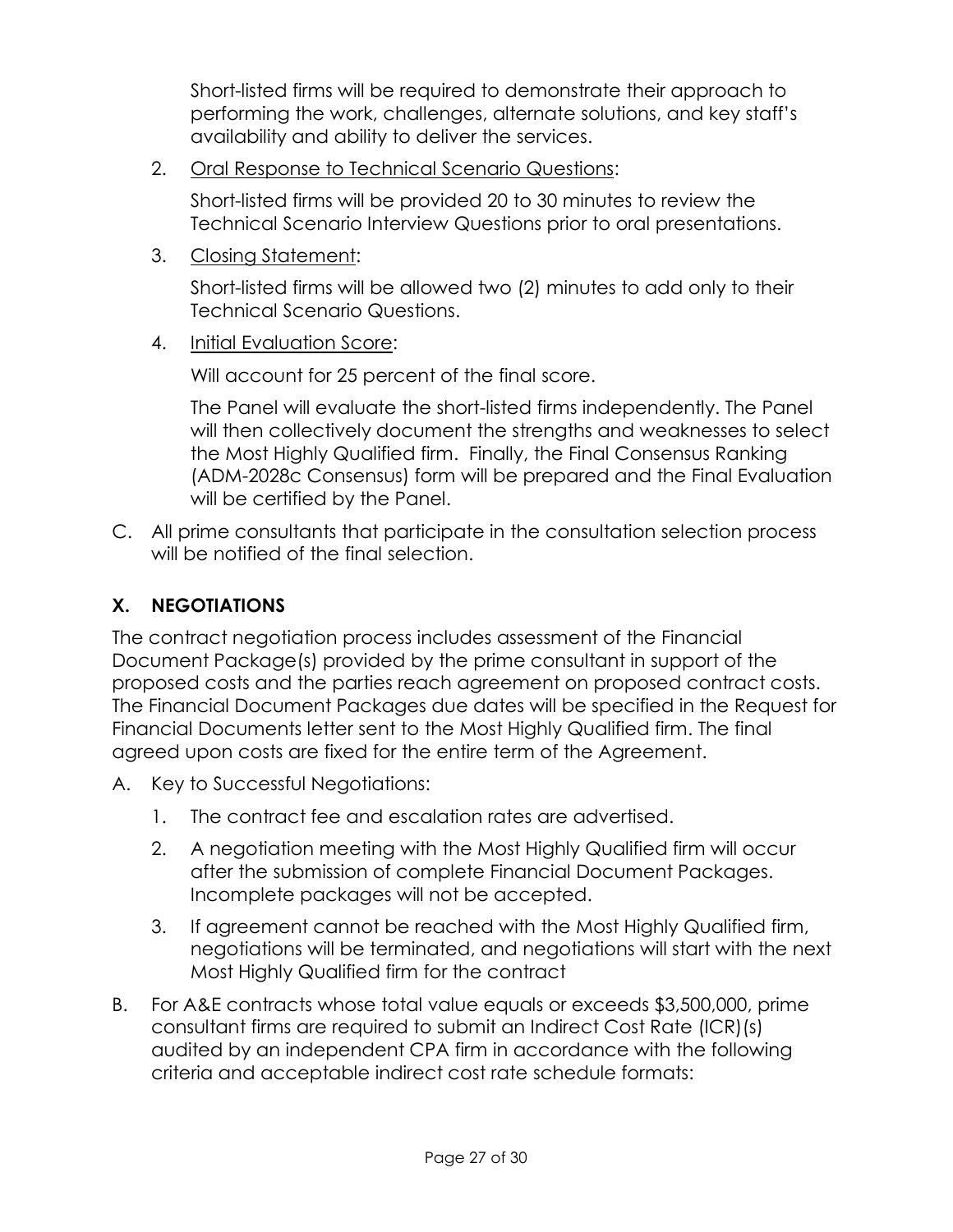- 1. Government Auditing Standards (GAS) issued by the United States Government Accountability Office.
- 2. 23 Code of Federal Regulations (CFR), Chapter 1, Part 172 Administration of Engineering and Design Related Service Contracts.
- 3. 48 CFR, Chapter 1, Part 31 Contract Cost Principles and Procedures.
- 4. 48 CFR, Chapter 99 Cost Accounting Standards, Subpart 9900
- 5. American Association of State Highway and Transportation Officials (AASHTO) Uniform Audit & Accounting Guide, available at AASHTO Store.
- 6. Sample indirect cost rate schedules are on pages 42 to 44 of the 2016 AASHTO Uniform Audit & Accounting Guide.

If the prime consultant does not have an ICR audited by an independent CPA, the negotiation will be discontinued.

Caltrans reserves the right to negotiate a firm-fixed-price, lump sum contract or a combination of specific rates of compensation for a specific phase of the project and firm-fixed price, lump-sum amount for another phase. Caltrans also reserves the right to entertain firm-fixed-price, lump-sum task orders or fixed rates of compensation (i.e. actual costs plus other direct costs) for any contract when the Caltrans Contract Manager deems appropriate. Firm-fixed-price, lump-sum task orders may be negotiated for work resulting from the solicitation.

# **XI. CHANGES TO TEAM COMPOSITION**

- A. Except as provided in subsection B below, any material changes in a proposer's team [e.g. any change of key personnel and/or sub-consultants] prior to the execution of the Agreement will be considered a material change in the SOQ, and therefore the SOQ will be automatically rejected.
- B. A proposer may change a SOQ after its submission and before the SOQ submittal due date and time by:
	- 1. first withdrawing the original SOQ, and
	- 2. submitting a new SOQ prior to the SOQ submittal deadline.

The SOQ may not be changed in any other manner.

# **XII. CONTRACT EXECUTION**

A. Consultant firms are not required to obtain a business license until the time of contract signing.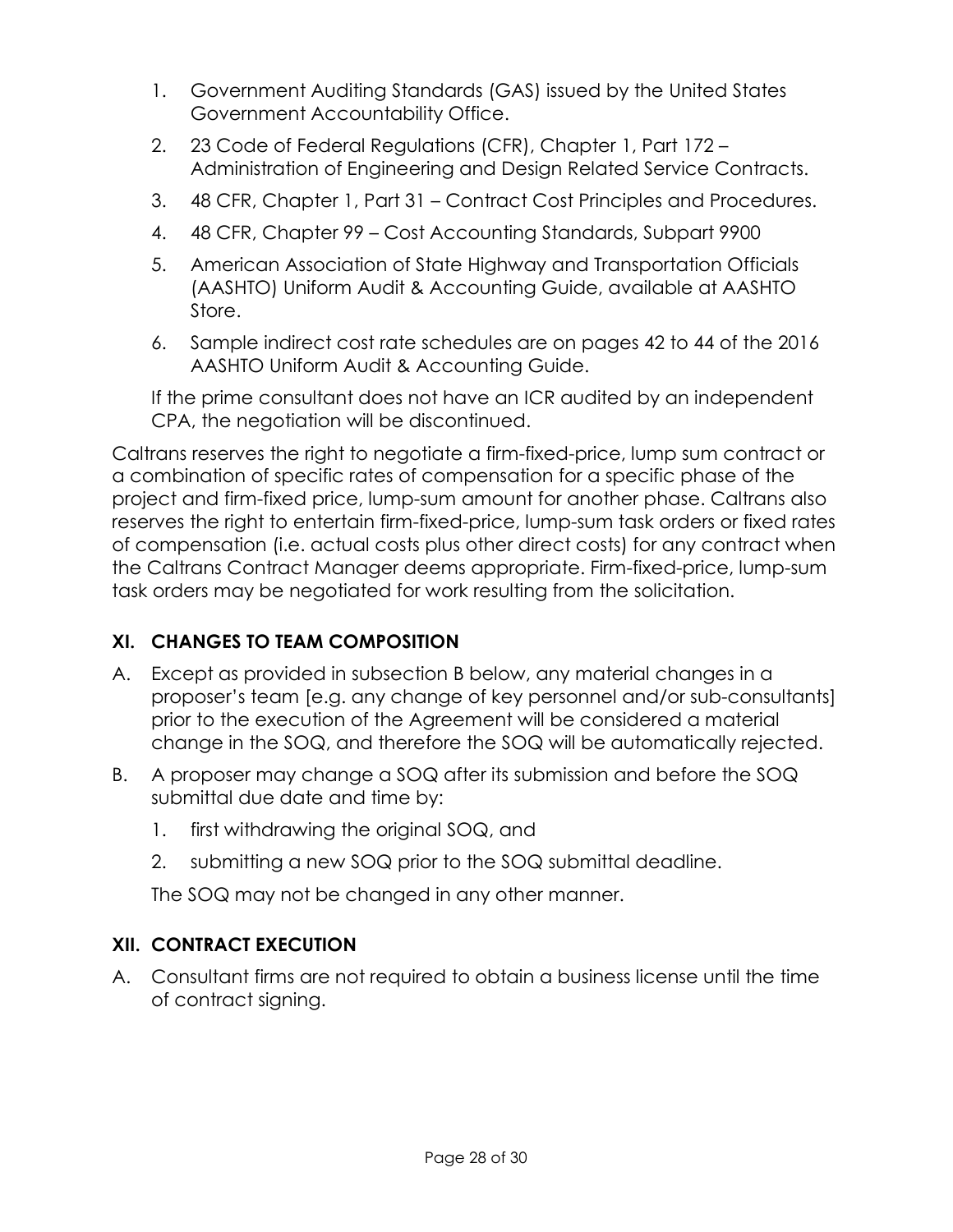- B. If the consultant is a corporation, the consultant shall certify that the corporation is in good standing to do business in California. Pursuant to Revenue and Taxation Code 23101, "Doing business means actively engaging in any transaction for the purpose of financial or pecuniary gain or profit."
- C. If the consultant is selected for the contract and found to have an invalid corporate status with the California Secretary of State's Office, the contract will be voided unless the consultant can provide validity of corporate status within five (5) business days of notification of intent to cancel.
- D. The selected consultant shall comply with Government Code Section 8355 in matters relating to providing a drug-free work place.
- E. All work shall be done in accordance with State standards, policies, procedures, regulations, and laws.
- F. All deliverables submitted by the prime consultant shall be Americans with Disabilities Act (ADA) compliant in accordance with Section 508 of the federal Rehabilitation Act.

# **XIII. CONSULTANT CODE OF BUSINESS ETHICS AND CONDUCT**

A. Definition

Unites States, as used in this clause, means the 50 States, the District of Columbia, and outlying areas.

- B. Code of Business Ethics and Conduct
	- 1. Within 30 days after contact award, the consultant shall:
		- a) Have a written code of business ethics and conduct; and
		- b) Provide a copy of the code to each employee engaged in performance of the contract.
	- 2. The consultant shall promote compliance with its code of business ethics and conduct.
- C. Awareness Program and Internal Control System for Other Than Small Businesses

This paragraph foes not apply if the consultant has represented itself as a small business concern pursuant to the award of the contract. The consultant shall establish within 90 days after contract award:

- 1. An ongoing business ethics and business conduct awareness program; and
- 2. An internal control system.
	- a) The consultant's internal control system shall: